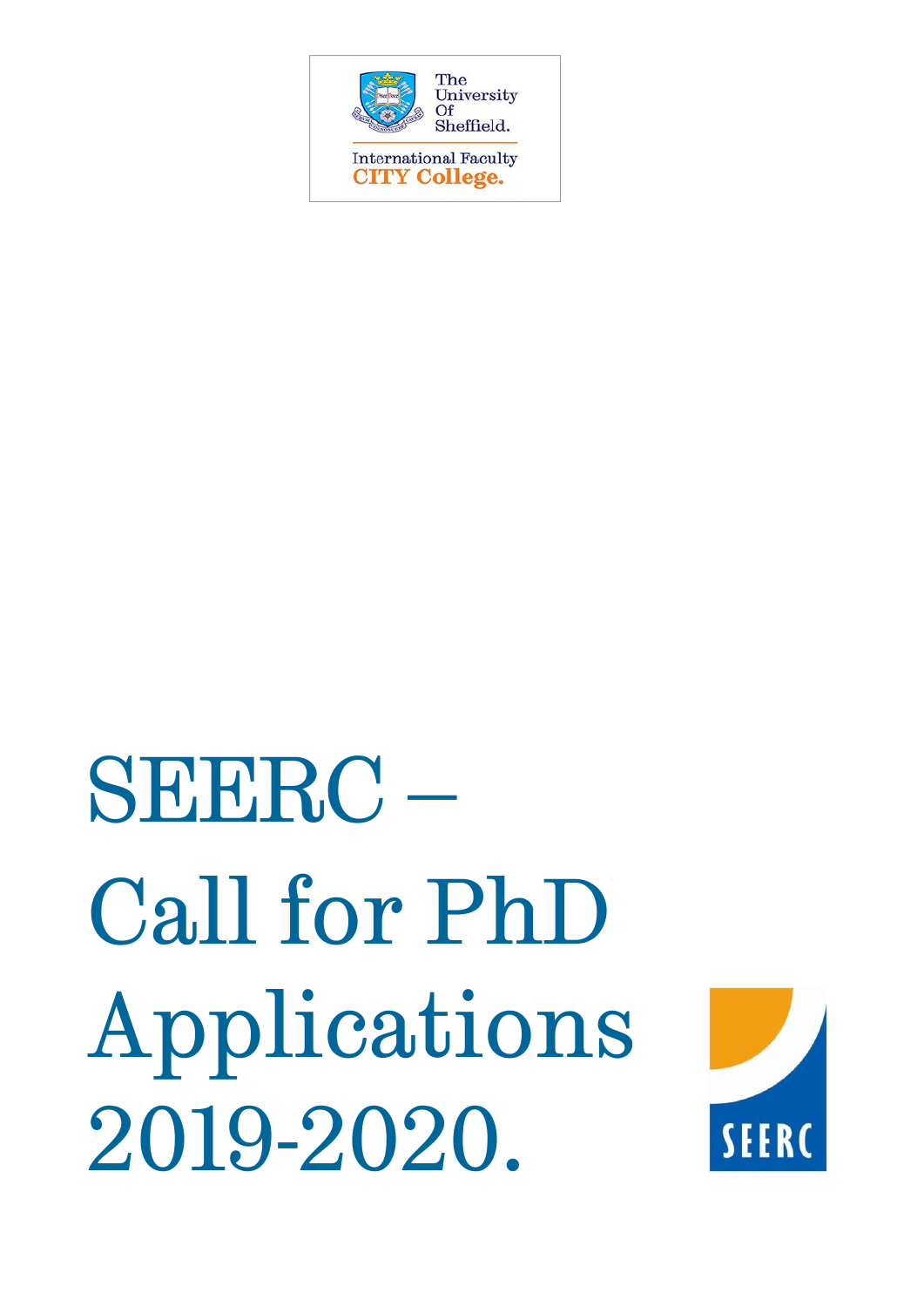# **PhD Studies at SEERC – Call for Applications (Submission Deadline: May 3, 2019)**

# **1. The PhD Programme**

SEERC gives the opportunity to qualified students to read for a Doctoral Degree at the University of Sheffield through a combination of high quality UK studies and a unique research infrastructure in South East Europe. The PhD candidates are enrolled and study at one of the Departments of the Faculties of the University of Sheffield in the UK while being supported by the SEERC team and infrastructure in SEE. When they successfully finish their studies they receive their degrees directly from the relevant Department at Sheffield, UK.

At SEERC there are currently two possibilities for a PhD degree:

**A) Full Time programme**. The duration is 3 years (with a 4<sup>th</sup> year available for writing up the thesis) and it requires full time commitment on the part of the PhD student, which means that one would have to be physically present at SEERC premises located in Thessaloniki.

**B) Part Time programme**, with duration 6 years (with 2 years available for writing up). To be eligible for a part-time PhD the candidate should be able to prove significant experience in the selected field. In this case, the PhD student has the obligation for a minimum of two visits to Thessaloniki and/or Sheffield annually for supervision purposes. All other communication with supervisors occurs via e-mail, Skype and telephone.

Students applying for the programme (Full time and Part time) must have an excellent academic record (normally Degrees with Distinction) and should possess a Master's Degree. Potential work experience, research training and publications play important role also. Applicants for part time positions must submit proposals that demonstrate a clear linkage between their current work and their PhD topic.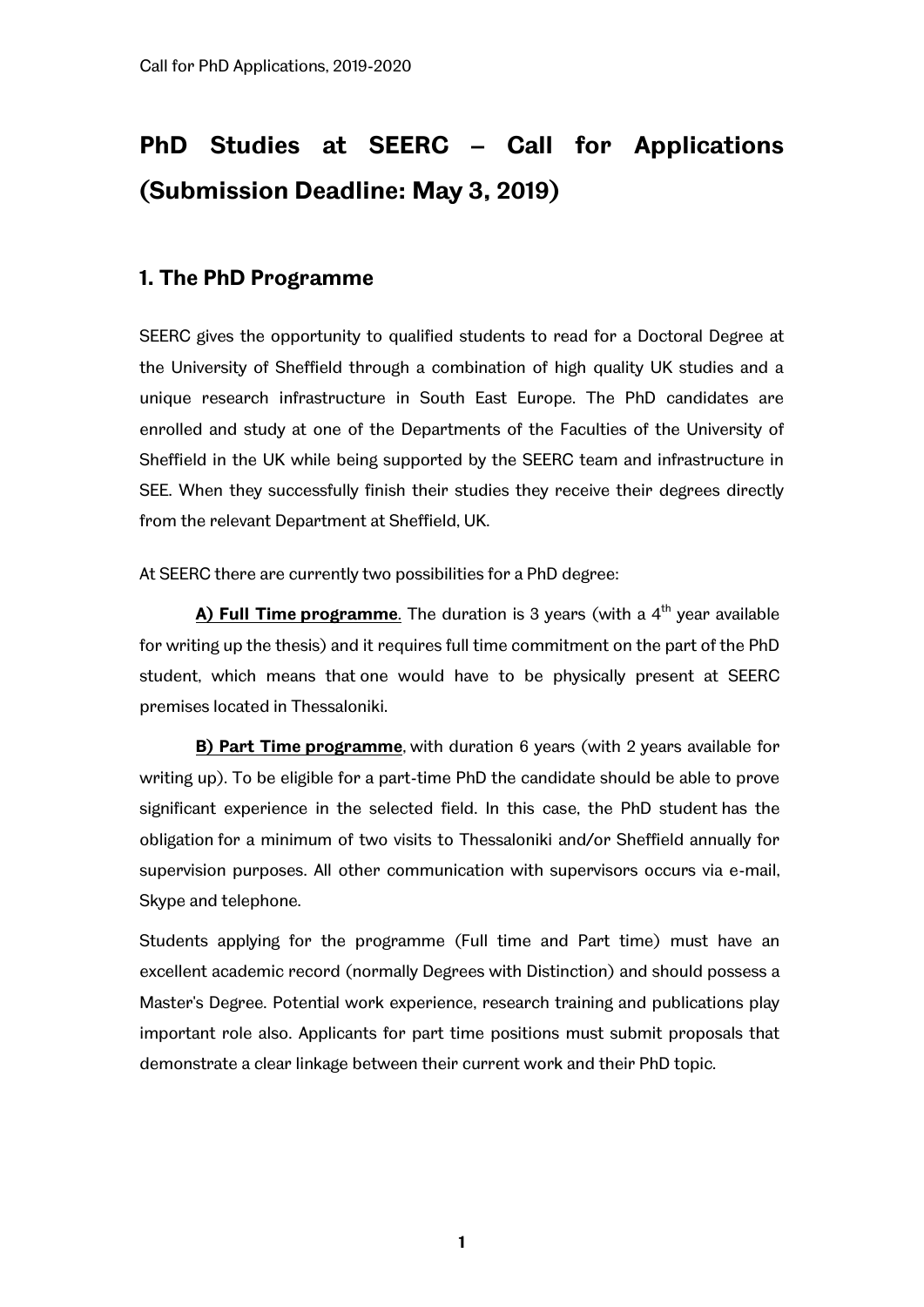# **2. Entry Requirements**

The University has minimum entry requirements. These are the following:

- $\triangleright$  A relevant first Degree (Normally with Distinction)
- $\triangleright$  A Master's Degree (Normally with Distinction)
- $\triangleright$  Proof of English Language Qualifications

For # 1-13 Research Topics the standard English Language requirement is IELTS at 7.0 with a minimum of 6.0 in each component or equivalent. For the #14-17 Research Topics please see the English language requirements for prospective postgraduate students at The University of Sheffield:

<http://www.sheffield.ac.uk/postgraduate/research/englang>

<http://www.sheffield.ac.uk/postgraduate/info/englang>

# **3. Tuition Fees**

Tuition fees differ depending on the Department of registration. Indicatively, annual fees range from 4,260 GBP to 5,260 GBP for EU citizens and 16,800 GBP to 22,450 GBP for non-EU citizens (FT students; half of these amounts apply for PT students). Interested students may enquire at [zxygalata@seerc.org](mailto:zxygalata@seerc.org)

# **4. Fee Waivers**

Once again this year, the University of Sheffield and its' International Faculty - CITY College will be offering a small number of fee waiver positions for students to read for a PhD **through SEERC**. The fee waivers are offered to applicants with outstanding academic records and the process is highly competitive. **Please note that fee waivers are only given to candidates applying for Full time studies.**

More information on the terms of reference of the Fee waivers can be found at the following link:

<http://www.seerc.org/new/index.php/doctoral-programme/studentships.html>

**Please note that only the Topic 1 is also sponsored by Johnson Matthey [\(https://matthey.com/](https://matthey.com/)) and carries a stipend to a total cost of 6,800€ per annum for 3 years.**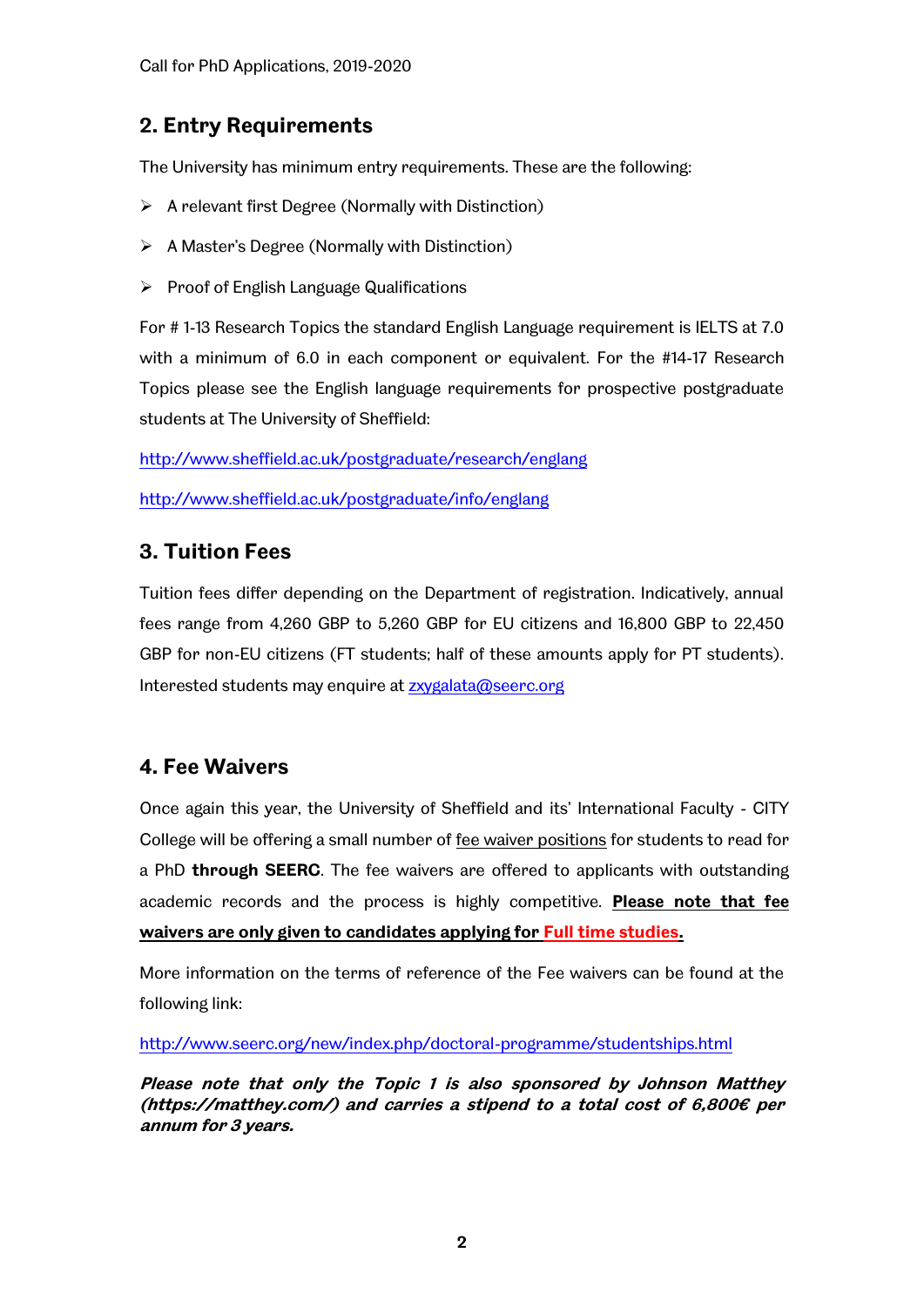# **5. Submission process**

We accept proposals from qualified students for Full-time or for Part-time study, **however fee waivers are offered for FULL TIME studies only. The topics on which we accept applications are the following:**

| Research Track 1: Enterprise Innovation and Development                                                   |                                                                                                                                       |
|-----------------------------------------------------------------------------------------------------------|---------------------------------------------------------------------------------------------------------------------------------------|
| Topic 1:                                                                                                  | Hybrid Life Cycle Assessment of Functional Materials and Devices                                                                      |
| Topic 2:                                                                                                  | The spillovers of EMU policies in Central, Eastern and South Eastern<br><b>Europe</b>                                                 |
| Topic 3:                                                                                                  | Resilient agrifood supply chains at the convergence of Industry 4.0 with<br><b>Resource Efficiency</b>                                |
| Topic 4:                                                                                                  | Mapping the Plastics Recycling Supply Chain: An Effort to "Green" the<br><b>Waste Processing Process</b>                              |
| Topic 5:                                                                                                  | "Belt and Road Initiative": The Global Economic and Political Risk context                                                            |
| Topic 6:                                                                                                  | Transformation: Implications for Strategy<br><b>Digital</b><br>&<br>Innovation<br>Management.                                         |
| Topic 7:                                                                                                  | <b>Geopolitical Risks and Financial Markets</b>                                                                                       |
| Topic 8:                                                                                                  | Law, crime and justice in countries in the Western Balkans undergoing<br><b>EU</b> accession                                          |
| Research Track 2: Information and Communication Technologies                                              |                                                                                                                                       |
| Topic 9:                                                                                                  | Modelling User Requirements in Collaborative Infrastructure-Sharing<br>Scenarios Comprising Edge nodes, Micro Local and Hybrid Clouds |
| Topic 10:                                                                                                 | Formal Modelling of Artificial Emotions in Intelligent Agents                                                                         |
| Topic 11:                                                                                                 | <b>Simulations of Emotional Multi-Agent Systems</b>                                                                                   |
| Topic 12:                                                                                                 | Security Information Sharing in the Digital Economy using Block chain<br>technology and observing GDPR                                |
| Topic 13:                                                                                                 | Governance framework for loT devices operating on Fog and Edge<br><b>Computing</b>                                                    |
| Research Track 3: From Synapses to Society: Psychology in a Multi-cultural<br><b>World Research Track</b> |                                                                                                                                       |
| Topic 14:                                                                                                 | Enhanced self-disgust in Parkinson's disease - unravelling its cause                                                                  |
| Topic 15:                                                                                                 | The bilingual effect in executive functions and the role of dopamine<br>activity                                                      |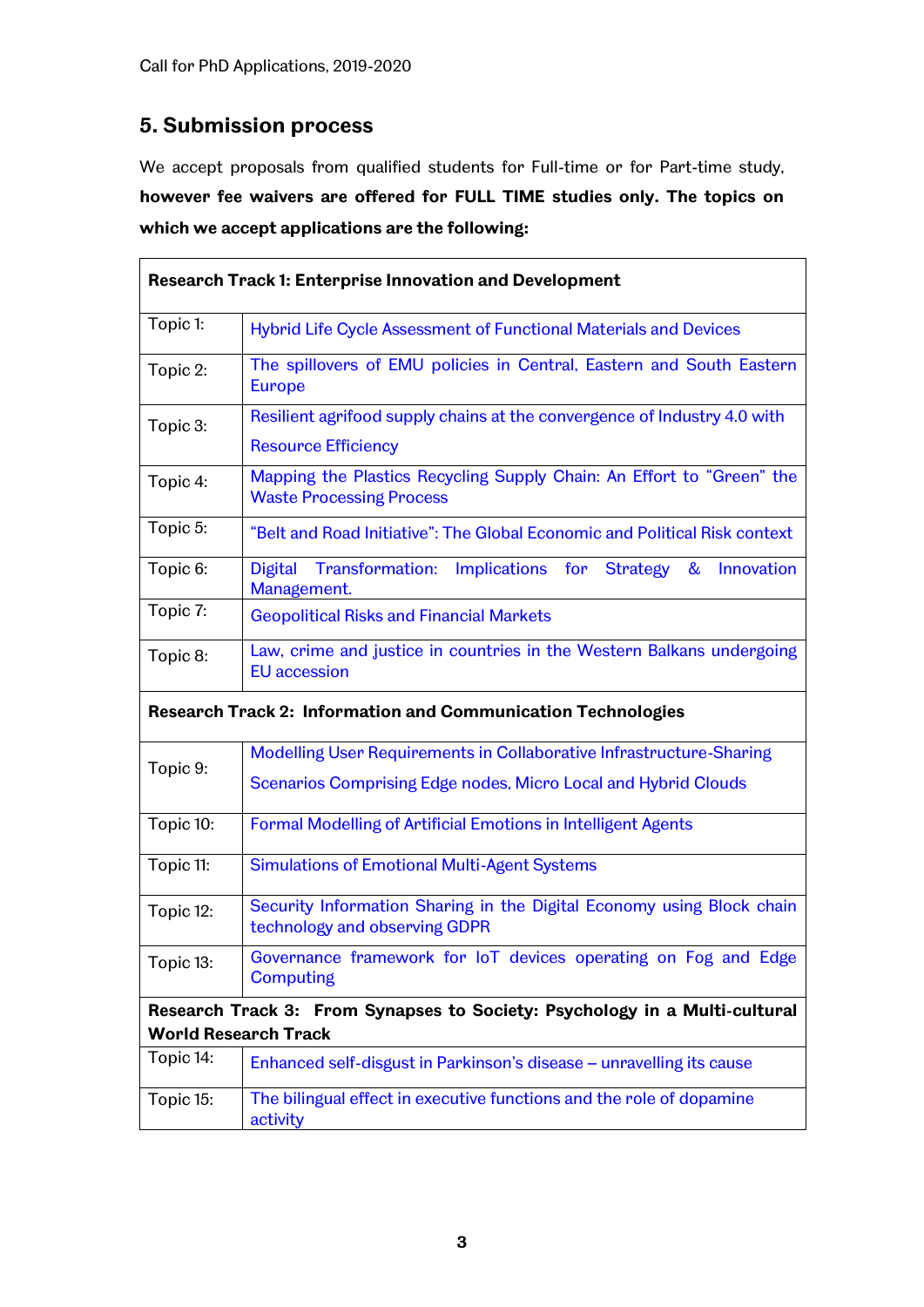| Research Track 4: Language and Society: Linguistics, Education, Literature |                                                                                                                        |  |
|----------------------------------------------------------------------------|------------------------------------------------------------------------------------------------------------------------|--|
| and Translation                                                            |                                                                                                                        |  |
| Topic 16:                                                                  | <b>Exploring Non-normative Sexualities and Queer Identity in Greek</b><br>Translations of Anglophone Queer Literature. |  |
| Topic 17:                                                                  | The use of drama in teaching English pronunciation/intonation to Greek<br><b>EFL</b> learners                          |  |

In order to apply, PhD candidates should send the following documents to

phd\_admissions@seerc.org by May 3, 2019:

- a letter of interest
- a Research Proposal
- an updated CV
- full contact details of two referees
- any documents providing proof of knowledge of English language

The selection process will involve one or more interviews (to be contacted via skype

and/or at SEERC premises in Thessaloniki) with the proposed supervisors.

Note that all candidates who will be selected for the interview phase will be asked

to provide official documentation proving their CV claims (education, past employment etc)

The **Research Proposal** should be typed, the length should be about 1,500 – 2,000 words (6 to 8 pages) and should include the following:

- *a) Title of the proposed thesis*
- *b) Reference to one of the Specific Research Topics (section 6)*
- *c) Proposed mode of work (full time or part time)*
- *d) Proposed source of Funding: Fee Waiver (Full time Only), Personal funding, funded by any other institution/organization e.t.c.*
- *e) Background to research topic*

This section needs to introduce the topic before discussing it in relation to wider academic debates. The section might seek to situate the topic and highlight why the issue being addressed is important - this should be identified and justified as an important/interesting academic issue not simply in terms of current media/political/popular interest.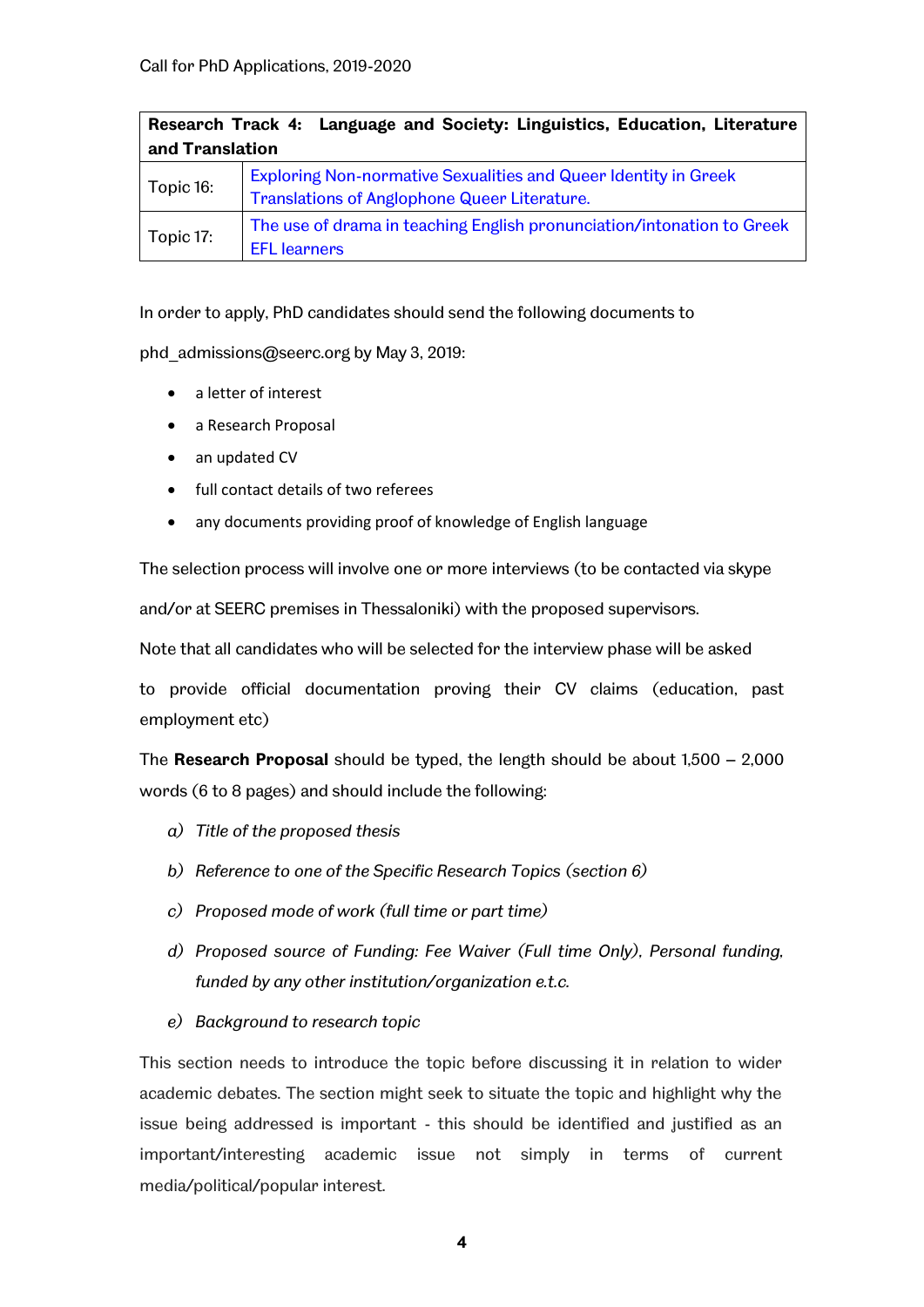#### *f) Specific problem(s) to be examined*

In this section the discussion of the topic needs to be more specific. The focus should include reference to the framework or conceptual approach that the research might seek to draw on. Also the discussion is likely to highlight and make reference to parallel, comparable and complimentary research. The aim of this section is essentially to set up the area of research specifically. The challenge is to ensure that the proposed research has a substantive empirical and conceptual focus, both of which are suitably grounded in contemporary academic debate with appropriate citations to relevant literature. By the end of the section a gap in existing knowledge needs to be highlighted and and the research questions(s) that the thesis will address be stated.

#### *g) Methods of research proposal, plan and timetable of work*

The research methods section needs to highlight what methods will be used and how, with an appropriate level of detail. In the case on quantitative research the data set to be accessed and used should be identified and the nature if proposed statistical analysis detailed. In the case of more qualitative research, again the methods should be elaborated and proposed stakeholders/populations to be interviewed/surveyed should be detailed. Due consideration should be given to accessing relevant data/interviewees. Proposals should also highlight ethical issues and potential limitations.

- *h) Resources available and required (if any)*
- *i) Any other information in support of your proposal*
- *j) The proposal should include correct literature citations and a brief bibliography*

**All applications should be submitted at SEERC by May 3, 2019 by email to SEERC at [phd\\_admissions@seerc.org.](mailto:phd_admissions@seerc.org)** (PLEASE NOTE THAT ON THE SUBJECT SHOULD BE CLEARLY WRITTEN "SEERC-SHEFFIELD DOCTORAL PROGRAMME APPLICATION")

The possible outcomes of your application are:

- Acceptance to read for a PhD
- Acceptance to read for a PhD with a fee waiver (FULL TIME candidates only)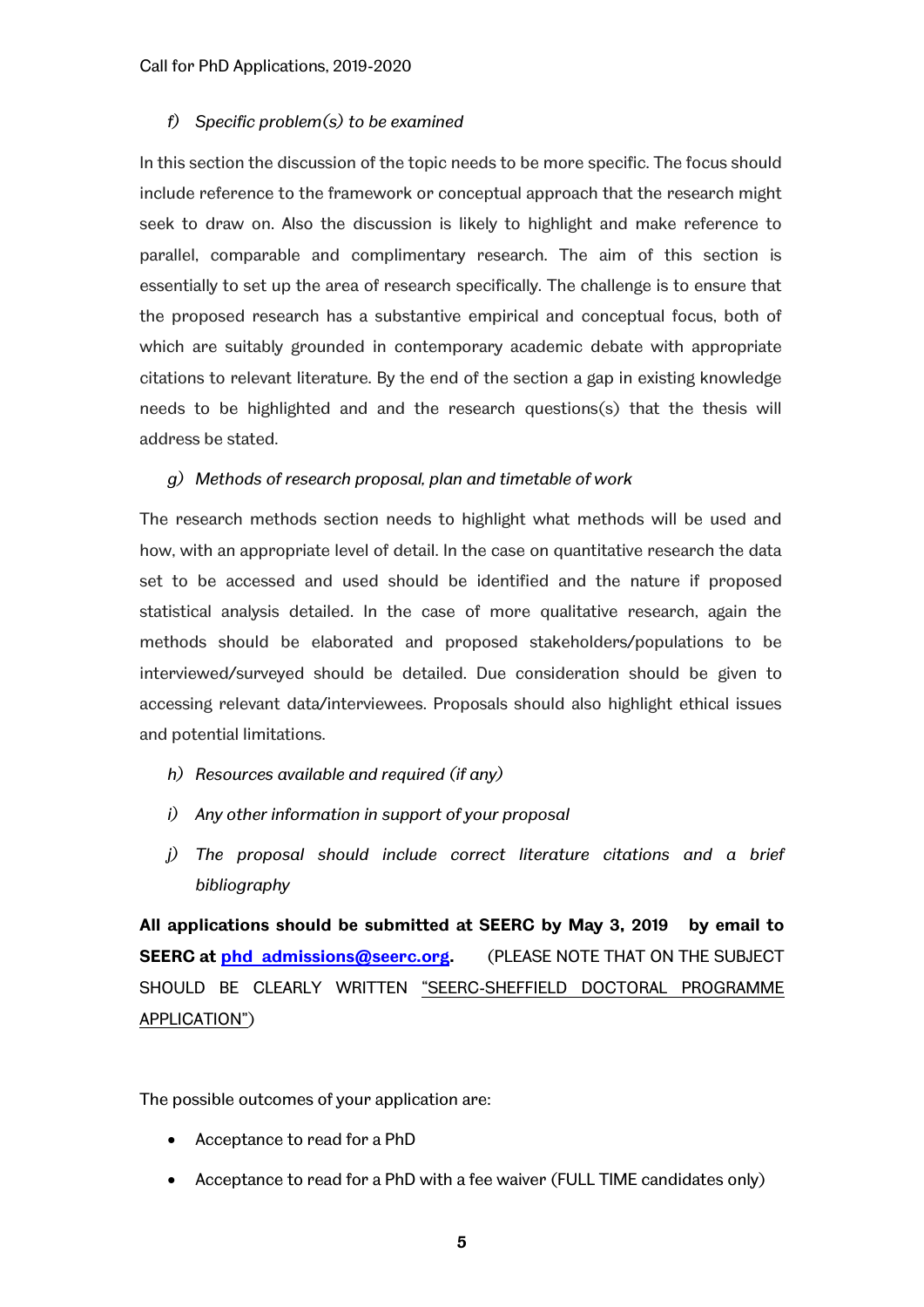Rejection

All candidates will be informed on the outcome of the evaluation procedure, which may involve an interview at SEERC premises with the proposed supervisors.

# **6. Research Topics**

# **Research Track 1: Enterprise Innovation and Development**

**Topic 1: Hybrid Life Cycle Assessment of Functional Materials and Devices**

# **Context:**

This PhD is funded by a UK-based company and it is the first such initiative (with the student being hosted in Greece)

The specific scholarship includes:

- A fee waiver offered by the University of Sheffield and its International Faculty, City College and
- A stipend to a total cost of  $6,800 \text{E}$  per annum for 3 years sponsored by Johnson Matthey [\(https://matthey.com/\)](https://matthey.com/)

The scholarship is valid for 3 years, provided that satisfactory progress is shown every year.

# **Call background:**

Functional Materials and Devices are used ubiquitously in the aerospace, automotive, telecommunications and energy sectors. However, their ability to deliver the required functionality often relies on the use of expensive and rare raw materials whose mining and extraction are subject to significant geopolitical uncertainty. This project aims to assess the environmental impact of the fabrication of functional materials and devices using Hybrid Life cycle Assessment. HLCA combines process and inputoutput LCA to give not only an assessment of the climate change impact from the use of carbon based energy sources but also a series of wider environmental impacts across the supply chain. The project is based at Thessaloniki Campus of The University of Sheffield but will be co-supervised by Prof Lenny Koh [\(https://www.sheffield.ac.uk/management/staff/koh/index\)](https://www.sheffield.ac.uk/management/staff/koh/index) and Prof Ian Reaney [\(https://www.sheffield.ac.uk/materials/staff/imreaney01\)](https://www.sheffield.ac.uk/materials/staff/imreaney01) who are located at the UK Campus in Sheffield; and Prof Panayiotis Ketikidis [\(https://citycollege.sheffield.eu/frontend/members\\_profile.php?m=20\)](https://citycollege.sheffield.eu/frontend/members_profile.php?m=20) who is located at the Thessaloniki Campus. This research is part of [Advanced Resource](http://www.sheffield.ac.uk/arec)  [Efficiency Centre \(AREC\)](http://www.sheffield.ac.uk/arec) research programme between AREC UK and AREC Europe. Short term secondments to Sheffield will be employed to create greater project integration along with meetings in Thessaloniki (3 per annum) and monthly Skype calls.

# **Research questions:**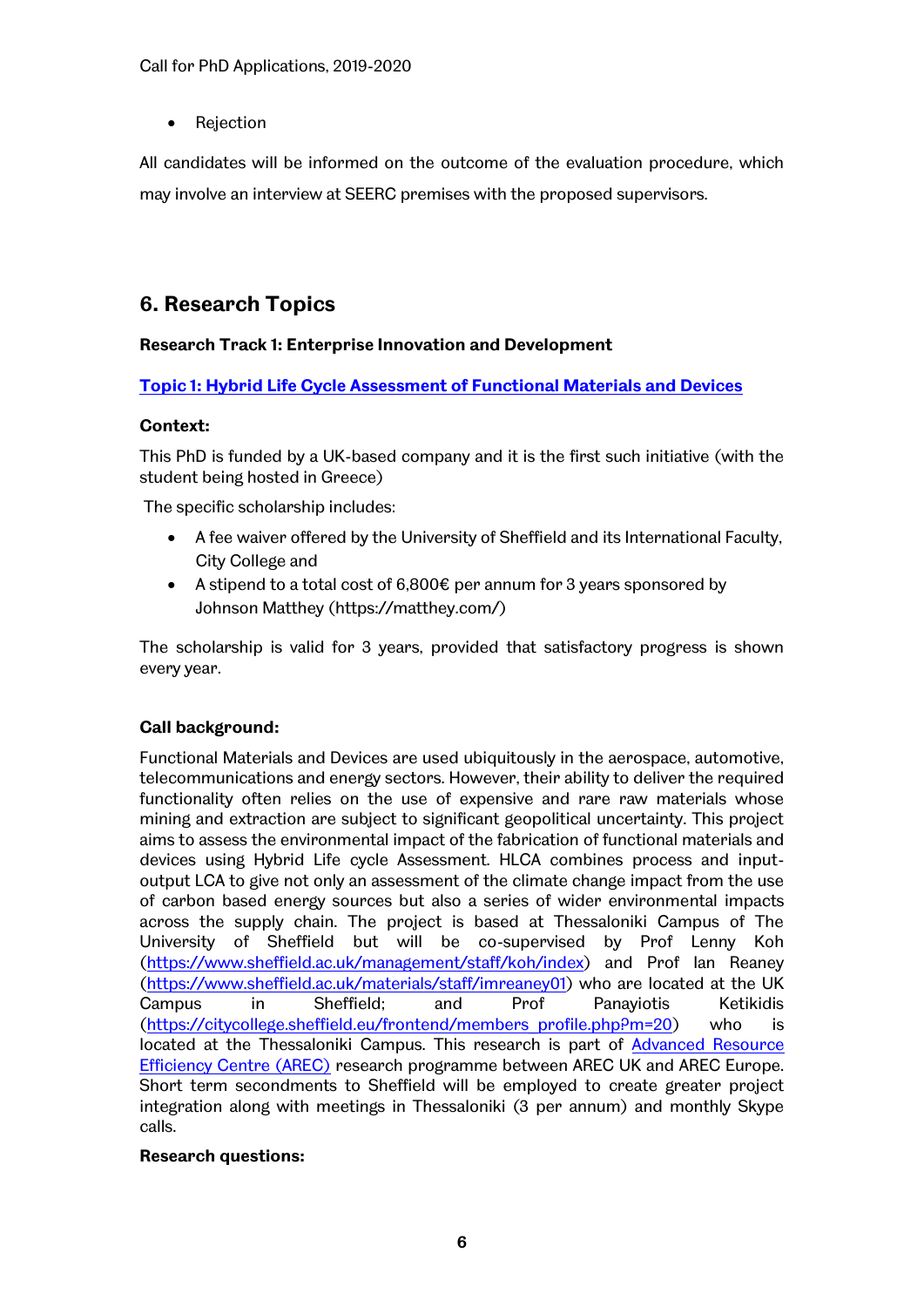Having the above context, this PhD call seeks to answer the following research question:

 RQ: What is the environmental impact of the fabrication of functional materials and devices?

### **Suggested research methods:**

- Exploratory: advanced literature review methods semantic analysis, bibliographic analysis, cluster analysis & metanalysis on published articles, industry reports & BOMs related to the investigated materials.
- Exploratory: datasets & surveys complemented by AHP & SEM for categorising & ranking the indicators to feed the hybrid-LCA methodology (as well as modelling into SCEnATi)

Contact person: Prof Ketikidis

[\(ketikidis@citycollege.sheffield.eu\)](mailto:ketikidis@citycollege.sheffield.eu)

# **Topic 2: The spillovers of EMU policies in Central, Eastern and South Eastern Europe**

## **Rationale**

The significant changes that take place in the European landscape, mainly in the context of EU and EMU, could be related, first, to the completion processes of EMU, second, the ECB monetary policy and, third, the Interactions between single monetary policy and prudential policies in the euro area (Georgiadis, G., 2014a). Thus, questions such as: how the euro area functions as a common currency area; improving productivity and long-term growth in Europe; conducting and implementing monetary policy in the euro area; assessments of conventional and unconventional policies; effects of prudential policies on the transmission of monetary policy; effects of monetary policy on the financial system; optimal coordination between monetary policy and prudential policies in the euro area, etc., are of broader importance and specific research interest.

Thus, it is important to research and to produce useful insights about the crossfertilization of the European region as a whole, as an EMU region, including non-EU and non-EMU countries, by considering the existing interlinkages and by paying special attention to the Central, Eastern and Southeastern European countries (CESEEC), as it is done indicatively by Slavov (2017). The countries of special interest could be: Estonia, Greece, Latvia, Lithuania, Slovakia, and Slovenia (i.e. the euro area member countries); Bulgaria (i.e. a country with a currency board); Croatia, Czech Republic, Hungary, North Macedonia, Moldova, Poland, Romania, Serbia (i.e. countries with flexible exchange rate regimes at least de jure), etc., countries that can be classified into three broader categories: EMU, EU only, and none of the two.

**Scope**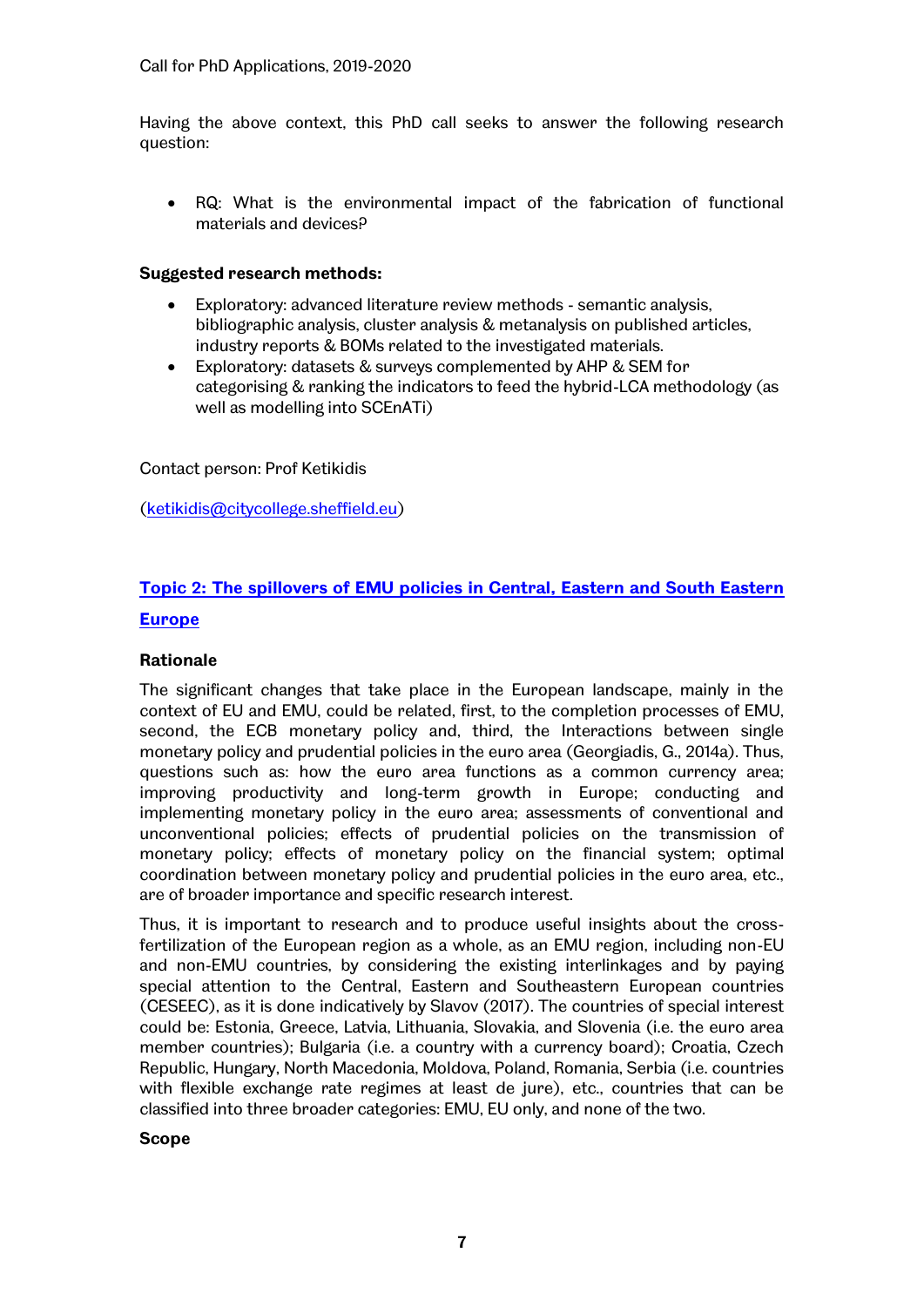The scope of the analysis is to develop empirical models that are capable in studying the associations between certain economic variables with the developments taking place due to the EMU policies and their spillovers in CESEE. The development of a series of models, that will be capturing the dynamics of policy related variables, the interactions and the spillovers of those onto country specific variables, are of utmost importance both for policy formulation and forecasting.

# **Proposed Methodology-Data**

In order to achieve the above, the analysis should develop and employ a variety of empirical methodologies such as GVAR and Panel VAR, following Michaelides (2018); Pesaran et al. (2015; 2014; 2007; 2004); Georgiadis (2014,b), etc., and by incorporating data from various databases. The analysis, by definition, will involve the majority, if not all, of the CESEE countries. The variables to be used in investigating and revealing the various transmission channels of the monetary to the real economy could be such as: Euribor, Quantitative Easing, the EMU Real Effective Exchange Rate (EMU-REER), country specific REERs, Foreign Exchange Reserves (which are particularly important in the broader CESEE region) and Industrial Production Index (IPI), etc.. The data will be secondary and are available at various sources, including Central Banks, European Central Bank, Eurostat, OECD, BIS, IMF, and the World Bank, with the last two sources to be used in generating the Trade Weight matrix within the GVAR structure.

# **Indicative references**

Georgiadis, G. (2014b) Determinants of global spillovers from US monetary policy. Mimeo, May 2014.

Georgiadis, G. (2014a) Examining asymmetries in the transmission of monetary policy in the Euro Area: Evidence from a mixed cross-section global VAR model. Mimeo, June 2014.

Michaelides, P.G., Tsionas, E.G. and Konstantakis, K.N., 2018. Debt dynamics in Europe: a network general equilibrium GVAR approach. Journal of Economic Dynamics and Control.

[Pesaran, M](http://papers.ssrn.com/sol3/cf_dev/AbsByAuth.cfm?per_id=117828). H. (2015) Time Series and Panel Data Econometrics. Oxford University Press.

[Pesaran, M](http://papers.ssrn.com/sol3/cf_dev/AbsByAuth.cfm?per_id=117828). H. (2014) Theory and Practice of GVAR Modelling, [University of Southern](http://papers.ssrn.com/sol3/papers.cfm?abstract_id=2435990#%23)  [California, Center for Applied Financial Economics \(CAFE\) Research Paper Series No.](http://papers.ssrn.com/sol3/papers.cfm?abstract_id=2435990#%23)  [14.04.](http://papers.ssrn.com/sol3/papers.cfm?abstract_id=2435990#%23)

Pesaran, M.H., Smith, L.V. and Smith, R. (2007) What if the UK or Sweden had joined the euro in 1999? An empirical investigation using a global VAR. International Journal of Finance and Economics, 12, pp. 55-87.

Pesaran, M.H., Schueramann, T. and Weiner, S.M. (2004) Modelling Regional Interdepencies using a Global Error-Correcting macroeconomic model, Journal of Business and Economic Statistics, 22(2), pp. 129-162.

Slavov, S.T. (2017) Exchange Rate Regimes in Central, Eastern and Southeastern Europe: A Euro Bloc and a Dollar Bloc?. IMF Working Paper, No. 1783.

Contact person: Dr Petros Golitsis

[\(pgolitsis@citycollege.sheffield.eu\)](mailto:pgolitsis@citycollege.sheffield.eu)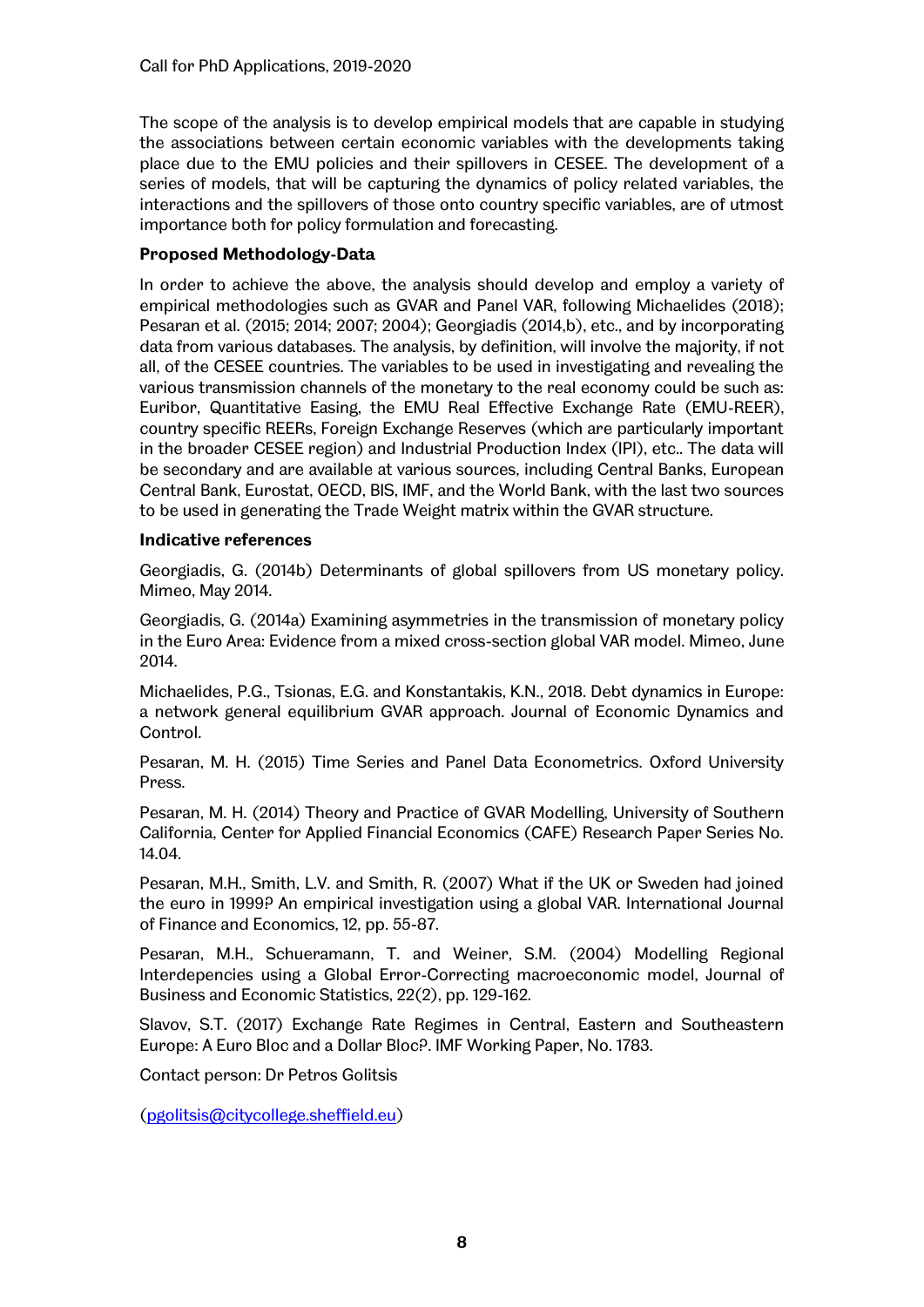# **Topic 3: Resilient agrifood supply chains at the convergence of Industry 4.0 with Resource Efficiency**

## **Context:**

This call comes into the context of building the research capacity of AREC Europe hosted by SEERC. AREC Europe is responsible for a wide-range of funded research projects such as PrESS, TrainERGY, RETRACE, PROSFET, PROCEEDS and has served as a strong research think-tank in the field of environmental sustainability, resource efficiency & supply chains. This PhD call aims to expand AREC Europe's portfolio and feed directly into the emerging fields (Industry 4.0, Resource Scarcity) by focusing on one of AREC's main pillars (agrifood). This call also contributes to SDG2, 6, 9, 11, 12 and 13.

### **Call background:**

The fast-paced climate change, resource scarcity, geopolitics and massive urbanisation are causing a substantial shift in the global agrifood sector. Such challenges pose for the need of a) more resilient food production system with increased crop yields, b) a more efficient way of resource consumption (water, fuel/energy, land, equipment) attributed to food production & distribution and c) a more balanced food consumption by global societies. In this context, the global agrifood supply chains are undertaking massive transformations required to fulfil the volatile demand. The agrifood supply chain transformation debated in this PhD call concerns the digital transformation of the supply chain processes towards comprising a data-driven cyber-physical system (Industry 4.0). This would enable food producers to tackle the afore-mentioned challenges, while ensuring the resilience of their agrifood chain with upmost resource efficiency and reduced waste. The focus of this research would be on Latin America, Europe and Asia.

#### **Research questions:**

Having the above context, this PhD call seeks to answer the following research questions:

- RQ1: Which theoretical paradigm/philosophy (or group of theories) is best suited to explain the digital transformation of agrifood supply chains in its seek to become resource efficient & resilient?
- RQ2: What KPI mix is required to extend the hybrid lifecycle analysis methodology in order to properly assess the environmental, economic and social impact of the Industry 4.0-led agrifood chains?
- RQ3: What is the link between the digital transformation of agrifood supply chains and resource-efficient productivity ?

# **Suggested research methods:**

- Exploratory: advanced literature review methods semantic analysis, bibliographic analysis, cluster analysis & metanalysis for RQ1.
- Exploratory: interviews & surveys complemented by AHP & SEM for categorising & ranking the indicators to feed the hybrid-LCA methodology (as well as modelling into SCEnATi) for RQ2.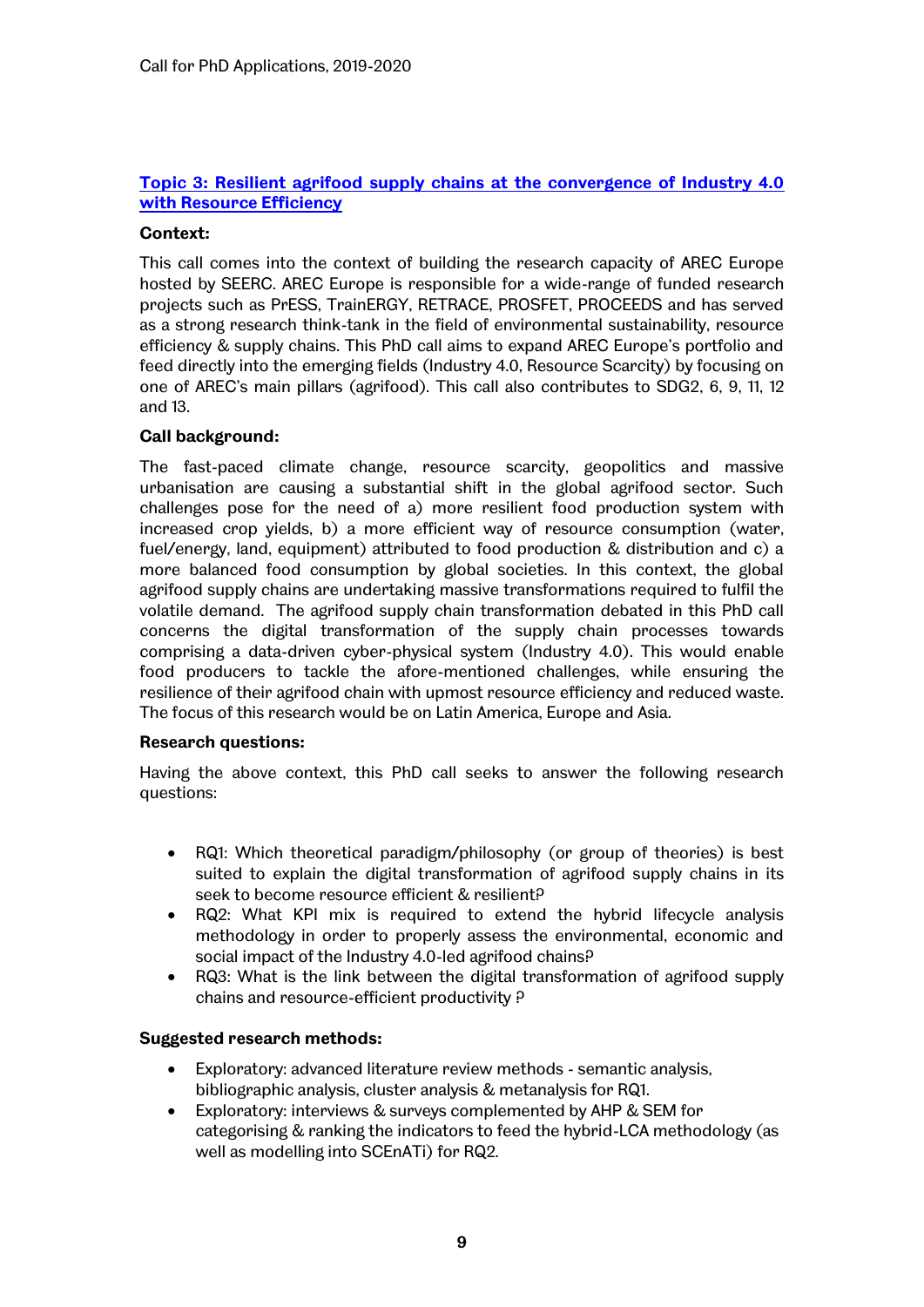Confirmatory: identify/adapt an Industry4.0 performance measurement model and test it on the given case studies (this may imply an additional set of statistics from the path analysis group).

Contact person: Prof Ketikidis

[\(ketikidis@citycollege.sheffield.eu\)](mailto:ketikidis@citycollege.sheffield.eu)

# **Topic 4: Mapping the Plastics Recycling Supply Chain: An Effort to "Green" the Waste Processing Process**

# **Description**

Plastics' recycling is a business activity which has substantial environmental value as it ensures that used plastic packaging is collected, sorted, processed and reused instead of ending up in landfills or polluting the soil and water. Plastic waste is collected, primarily at the municipal level, and then sorted by type in dispersed sorting facilities. The sorted material is summarily shipped to processing plants which then convert it into material which is ready to be reused by the plastic industry, the last step in the recycling supply chain.

This research will aim to evaluate the environmental efficiency of the plastics recycling logistics supply chain between the local sorting sites and the waste processing plants and then back to the industry level where the process begins again. The goal is order to investigate optimization in order to "Green" the process (Santibañez-Aguilar et al., 2013). Although other recyclable material besides plastic flows through this supply chain, addressing only one waste type is well supported in literature (Bing et al., 2016).

The research will set out to perform a mapping of this supply chain system. Mapping is a useful approach based on the current state analysis of waste material efficiency potentials especially when multiple organizations are involved (Kurdve et al., 2015). Data will be collected from various sorting sites for each type of plastic waste, regarding quantities, processing destinations and methods of shipment for a period of 12 months which also will allow for seasonal adjustments. This information will be further cross-referenced with similar information collected from plastic processing plants. Then, the mapping of the plastic waste supply chain, which will be culled from the above process, will be analyzed in terms of its environmental efficiency, taking into consideration the carbon footprint of activities such as transportation and processing the waste itself (Bing et al., 2012)

Alternative (hypothetical) supply chain mappings will be explored to investigate improvements or various optimizations that could be realized, resulting in total carbon footprint reduction and may include the element of risk and uncertainty involved in the reverse logistics network design problem (Jayant et al., 2014.)

# **Reference**

Bing, X., Bloemhof-Ruwaard, J. M., & van der Vorst, J. G. (2012) Sustainable reverse logistics network design for household plastic waste. Flexible Services and Manufacturing Journal, 26(1-2), p. 119-142.

Bing, X., Bloemhof, J. M., Ramos, T. R. P., Barbosa-Povoa, A. P., Wong, C. Y., & van der Vorst, J. G. (2016) Research challenges in municipal solid waste logistics management. Waste Management, 48, p. 584-592.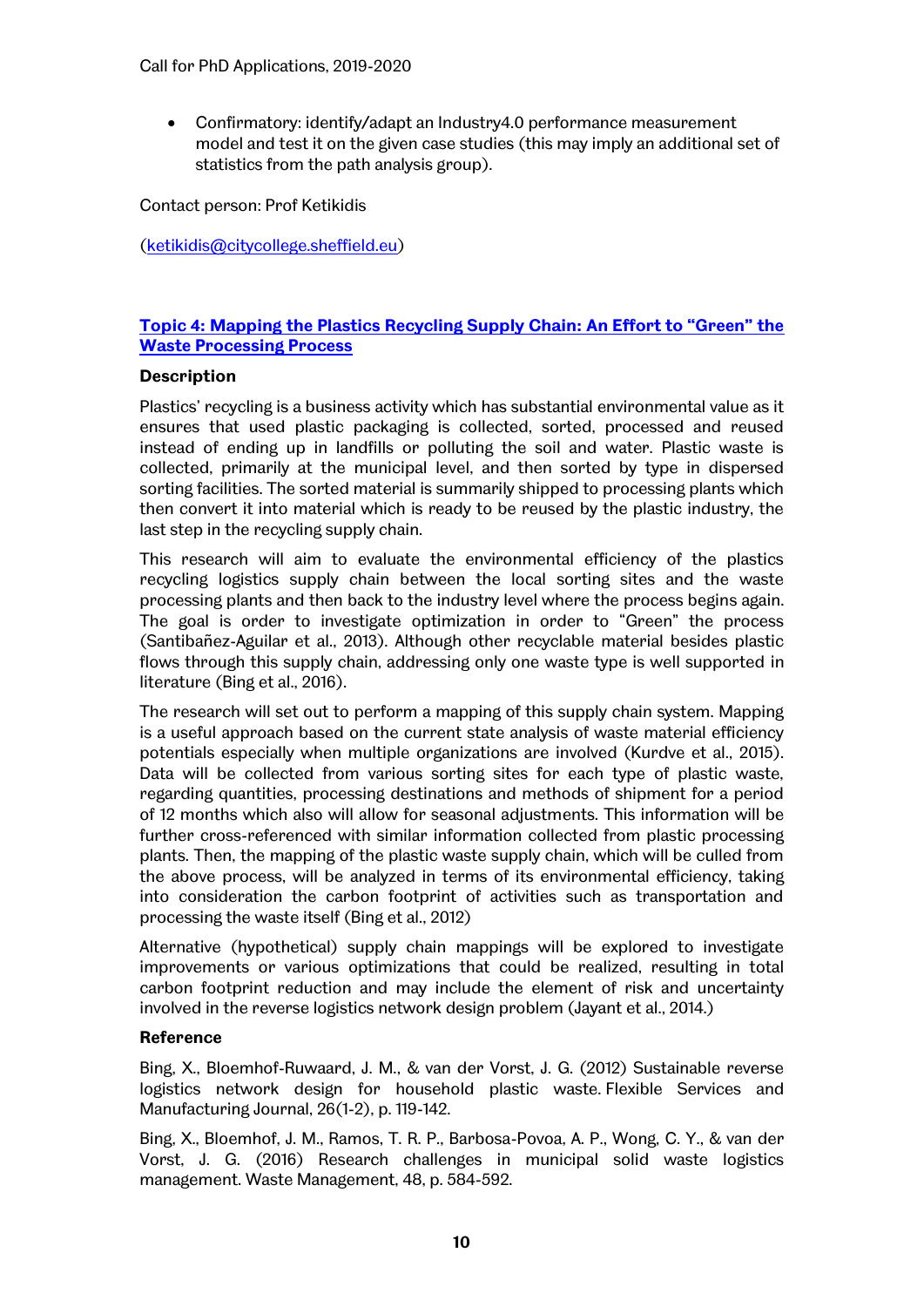Jayant, A., Gupta, P., & Garg, S. K. (2014) Simulation modelling and analysis of network design for closed-loop supply chain: a case study of battery industry. Procedia Engineering, 97(1672), p. 2213-2221.

Kurdve, M., Shahbazi, S., Wendin, M., Bengtsson, C., & Wiktorsson, M. (2015) Waste flow mapping to improve sustainability of waste management: a case study approach. Journal of Cleaner Production, 98, p.304-315.

Santibañez-Aguilar, J. E., Ponce-Ortega, J. M., González-Campos, J. B., Serna-González, M., & El-Halwagi, M. M. (2013) Optimal planning for the sustainable utilization of municipal solid waste. Waste management, 33(12), p.2607-2622.

Contact person: Dr Szamosi

[\(szamosi@citycollege.sheffield.eu\)](mailto:szamosi@citycollege.sheffield.eu)

# **Topic 5: "Belt and Road Initiative": The Global Economic and Political Risk context**

# **Rationale**

The significant changes in the global political landscape, mainly driven by the repositioning of the USA, the rise of populism in Europe, while also the claims for share in the global dominance by new participants, especially from Asia, construct new types of political risk. Namely, while the understanding of political risk was in the past rather straightforward, mainly due to the bipolar global structure, its explanatory power in the multipolar world has changed radically. Within this environment, the concept of the complex interdependence postulated in the works of Keohane and Nye (1989) offers an effective underlying framework for the analysis of world politics.

The grand strategy of China presented through the Belt and Roald Initiative (One Belt One Road) is a long-term vision from 2013 and historically dates back several centuries (. This project encompasses 30% of global Gross Domestic Product, involves 62% of the world's population and spreads through 65 countries. This strategical project could involve several micro-strategies and many various regions, allowing China to expand its influence and its projection of power. Given the magnitude of resource mobilization, the investment in financial and political terms, this Chinese strategic project is filled with complex and contingent types of risks.

The One-Belt-One-Road project requires the modification of the global financial structures, rearrangements of the security and institutional landscapes both inside China and in its wider Eurasian perimeter, while it implies a different political model than the ones observed in the so-called Western democracies. The Chinese political model may have a certain appeal in developing countries, especially in times of transition, either economic or political, like the one seen nowadays (Bremmer, 2019). Combined with the Chinese financial and economic fragility, the aggregate position of the One Belt One Roan project will definitely bring challenging times ahead, despite the reassuring promises given to political and business leaders around the globe.

Since China today is a global challenger (Gisiger &Rogoff, 2018), in technological and financial domains, the Belt and Road Initiative (OBOR) presents the highly effective platform for the analysis of the global political risks that arise within the context of major economic developments and colossal strategic projectsl.

# **Scope**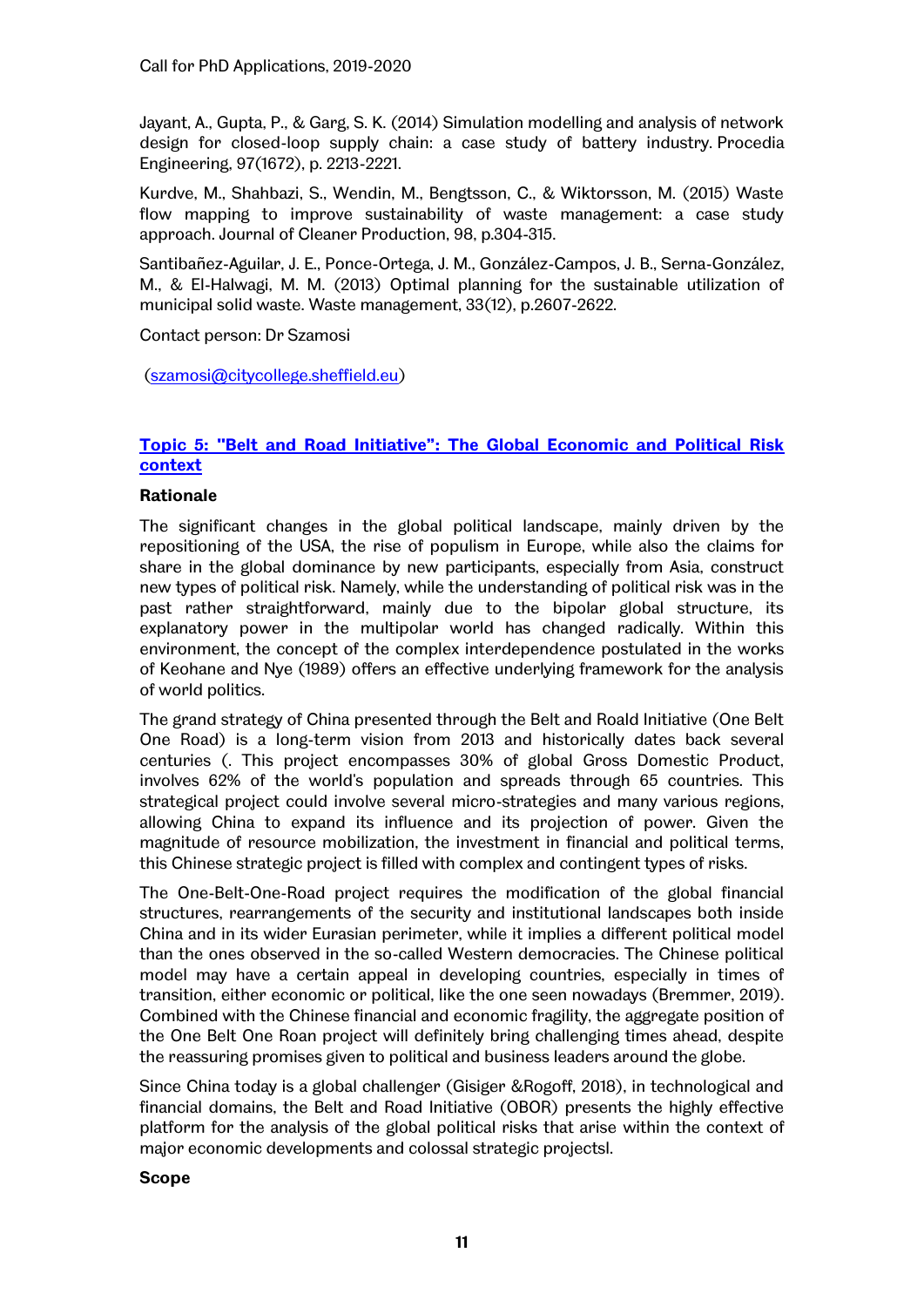The scope of the analysis will be the development of empirical models capable to study the associations between certain economic and political variables with the developments taking place due to the One Belt One Road initiative in Eurasia. The development of a series of models that will be capable to describe and capture the dynamics of the particular project and its interactions will be of utmost importance for policy formulation and forecasting.

# **Proposed Methodology - Data**

In order to achieve this, the analysis will develop and employ a variety of empirical methodologies such as GVAR and Panel Data, by incorporating data from various databases. Scenario analysis will be considered eventually. The analysis, by definition, will involve the majority, if not all, of the Eurasian countries.

# **References**

- Keohane, R. and Nye, J. (1989) Power and Interdependence. . Second Edition. Harvard: Harper Collins Publishers
- Gisiger, C. Rogoff, K. (2018): «China is the leading candidate for being at the center of the next big financial crisis». Finanz und Wirtschaft. [online] Available from: https://www.fuw.ch/article/rogoff-china-is-the-leading-candidateforbeing-at-the-center-of-the-next-big-financial-crisis/ [Accessed date 4 March 2018].
- Wijeratne et al (2017) "Repaving the Ancient Silk Routes", PwC Growth Markets Centre, Available at https://www.pwc.com/gx/en/growth-marketscentre/assets/pdf/pwc-gmc-repaving-the-ancient-silk-routes-web-full.pdf
- Bremmer, I (2019) Eurasia Group. Top Risks for 2019. Eurasia Group. 2019 [online] Available from: https://www.eurasiagroup.net/issues/Top-Risks-for-2019 [Accessed date: 8 January 2019].

Contact person: Dr Sotirios Bellos

[\(sbellos@citycollege.sheffield.eu\)](mailto:sbellos@citycollege.sheffield.eu)

# **Topic 6: Digital Transformation: Implications for Strategy & Innovation Management**

Digitalization and automation have been increasingly altering the nature of competition and the nature of the modern organization in general. There are several digital technologies—e.g., Internet of Things, 5G, Cloud, Distributed Ledgers/Blockchain, Big Data and Artificial Intelligence—which, in isolation or jointly, provide new capabilities to economic actors. Digital transformation has attracted the considerable interest of both scholars and practitioners given its enormous potential impact on products, services, innovation processes, and business models (e.g., Andal-Ancion, 2003; Lyytinen et al., 2016; Nambisan, 2017).

Despite broad awareness of the implications that digital technologies bring to institutions and strategy, business models, organizational learning and innovation, several gaps still remain unexplored. These new and still relatively unexplored challenges for strategy and the innovation management discipline have recently been described in some editorials and essays. Nambisan et al. (2017) argue that digital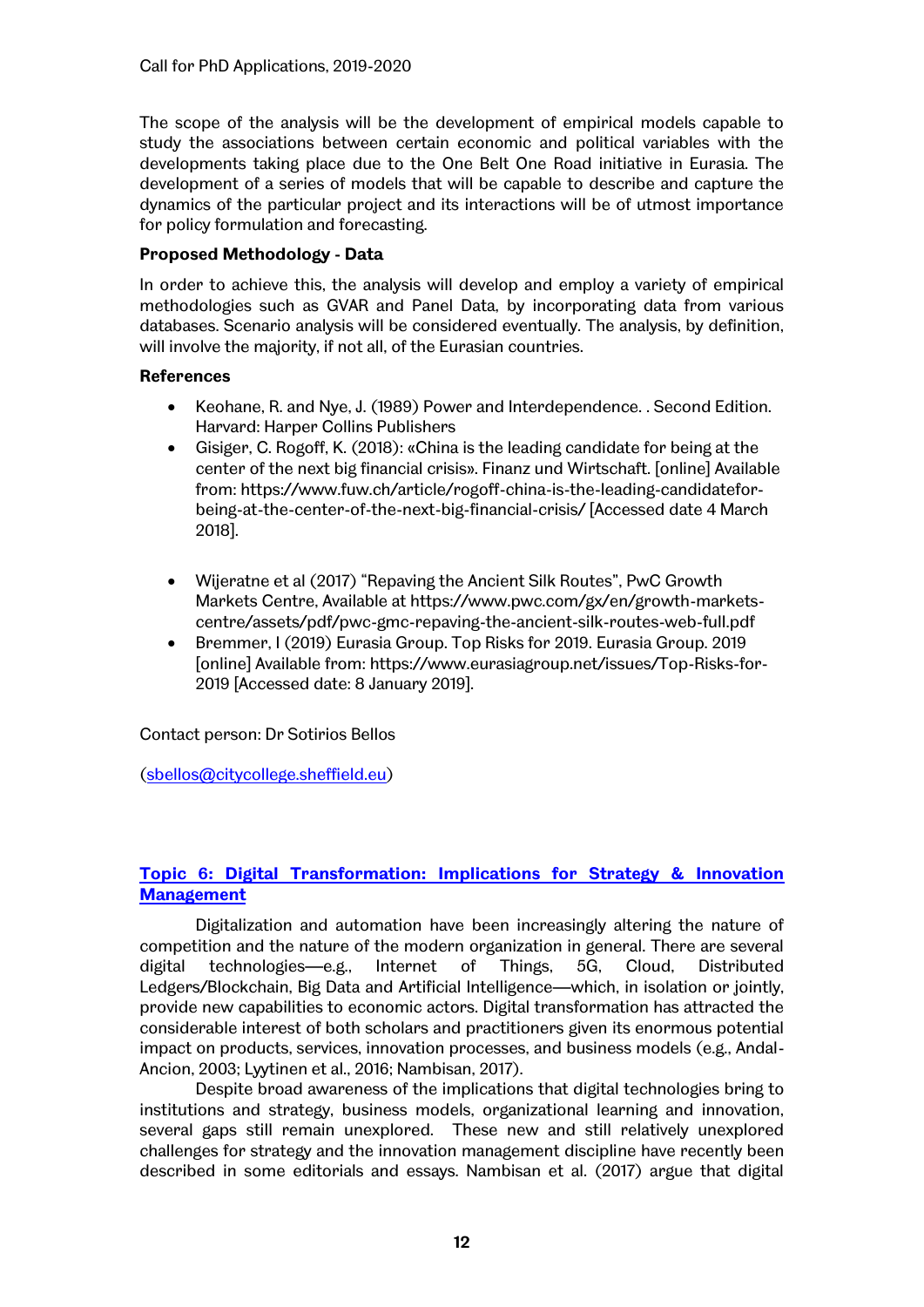technologies favor more fluid and complex boundaries (at the spatial, technological, and organizational level) of the innovation process, enabling a shift toward more distributed organizational forms, structures, and processes for innovation, and creating more complex and dynamic interdependencies between innovation processes and their outcomes (products/services). Bharadway and Noble (2016) document new operational and strategic issues related to the role of (big) data in new product and service development, implying changes in the role of managers and specialists, customers and complementors, in relation to their direct or indirect involvement in the innovation process. Teece (2017) adds more granularity to the concept of technological complementarity and how this affects value capture and specialization in the value chains of industries more affected by digital transformation. Additionally, some of these gaps stem from the fact that the role of digital technologies in supporting innovation management or new product value propositions may not always be necessarily positive. In this sense, the information systems discipline has always been at the forefront of informing our understanding of how digital technologies can become a source of unintended rigidity and vulnerability (Lu and Ramamurthy, 2011; Ransbotham et al., 2016).

# **Topic Examples**

Digital transformation, institutions and strategy:

- In what industries is digitalization more likely to increase the use of a platform model? Does digitalization facilitate innovation in such industries, or does platformization constrain the scope of potential innovation?
- How do the new agility approaches enabled by digital transformation change the competitive dynamics? Does the increased agility of the product development process remove entry barriers for startups and SMEs? Under which circumstances?
- To what extent does digital transformation help companies with their competitive intelligence endeavors?
- Do the mechanisms used to capture value from innovation change under the effect of digital innovation?

Digital transformation, organizational learning, and innovation:

- What is the effect of digital transformation on organizational learning and knowledge creation? How to integrate internal knowledge of employees and external expertise from new working arrangements? How much does the use of digital technologies affect knowledge transfer? How should organizations balance new internal capabilities with outsourced skills accessible via platforms and communities?
- How does digital transformation pave the way for new types of learning and new approaches to developing dynamic capabilities?
- How do the roles and importance of R&D and marketing change under the effect of digital transformation? By contrast, is the role of manufacturing processes becoming relatively less important in value creation and capture, thereby prolonging the trends of global value chains in the last three decades?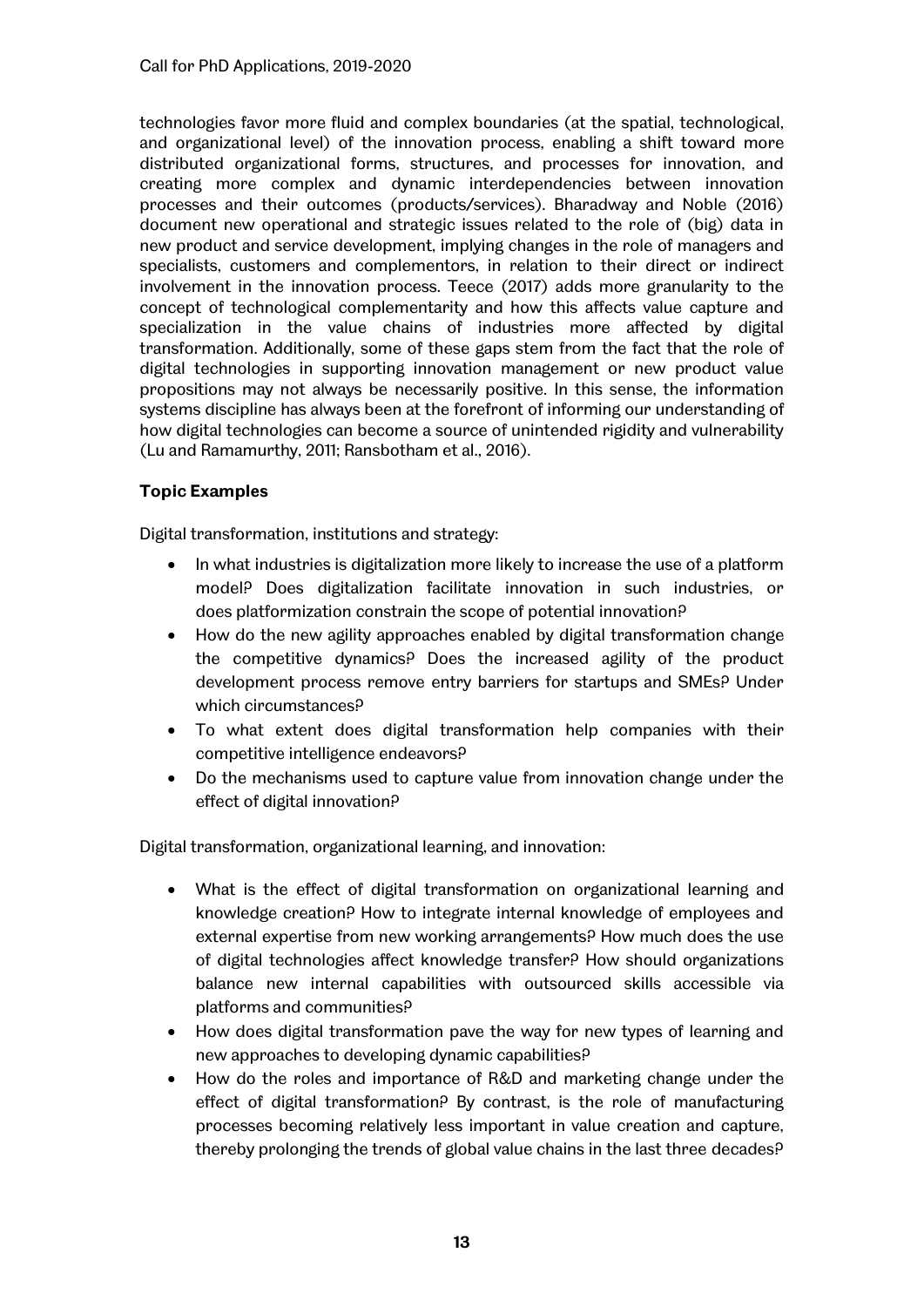How are open innovation activities organized to take full advantage of the opportunities digital transformation offers?

## **References & Sample Literature**

Andal-Ancion, A., Cartwright, P.A., Yip, G.S. (2003). The traditional transformation of traditional business. MIT Sloan Management Review, July 15.

Berman, Saul J. "Digital transformation: opportunities to create new business models." Strategy & Leadership 40.2 (2012): 16-24.

Bharadway, N. and Noble, C.H. (2016). Finding Innovation in Data Rich Environments. Journal of Product Innovation Management, 34(5), 560-564

Edmondson, A. C. (2003). Framing for learning: Lessons in successful technology implementation. California Management Review, 45(2), 34–54.

Hansen, Anne Mette, Pernille Kraemmergaard, and Lars Mathiassen. "Rapid Adaptation in Digital Transformation: A Participatory Process for Engaging IS and Business Leaders." MIS Quarterly Executive 10.4 (2011).

Lu, Y., Ramamurthy, K. (2011). Understanding the link between information technology capability and organizational agility: an empirical examination, MIS Quarterly, 35 (1), 931–954.

Lyytinen, K., Yoo, Y., Boland Jr., R.J. (2016). Digital product innovation within four classes of innovation networks. Information Systems Journal, 26(1), 47-75.

Nambisan, S., Lyytinen, K., Majchrzak, A., Song, M. (2017). Digital innovation management: reinventing innovation management research in a digital world. MIS Quarterly, 41(1), 223-238.

Ransbotham, S., Fichman, R.G., Gopal, R., Gupta A. (2016). Ubiquitous IT and Digital Vulnerabilities. Information Systems Research, 27(4), 834-847.

Teece, D.J. (2017) Profiting from Innovation in the Digital Economy: Standards, Complementary Assets, and Business Models in the Wireless World, Tusher Center for the Management of Intellectual Capital. Working Paper Series No. 16, Haas School of Business, University of California.

Woiceshyn, J. (2000). Technology adoption: Organizational learning in oil firms. Organization Studies, 21(6), 1095–1118

Zhu, Kevin, et al. "Innovation diffusion in global contexts: determinants of postadoption digital transformation of European companies." European journal of information systems 15.6 (2006): 601-616.

Contact person: Dr Andreas Alexiou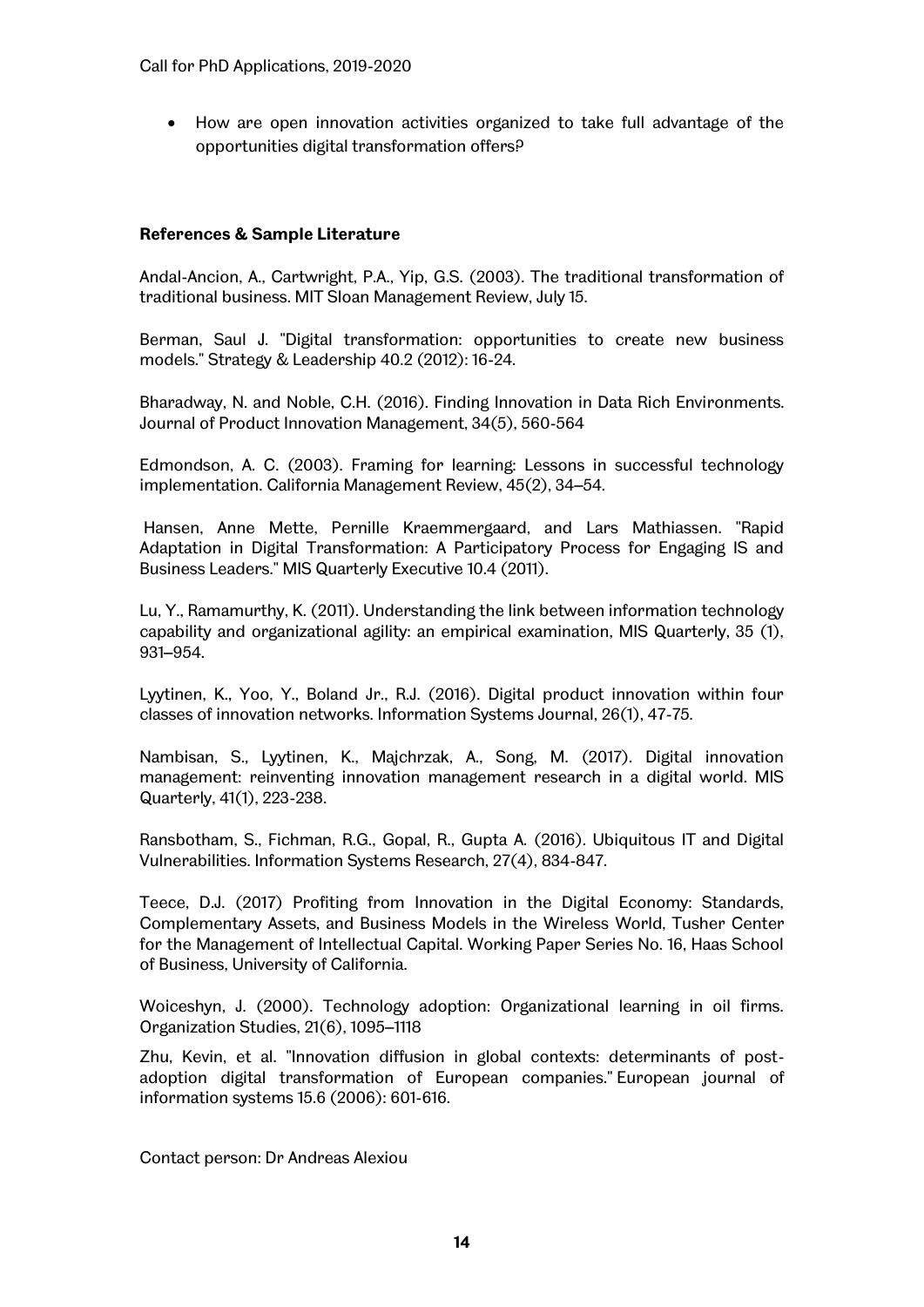[\(aalexiou@citycollege.sheffield.eu\)](mailto:aalexiou@citycollege.sheffield.eu)

# **Topic 7: Geopolitical Risks and Financial Markets**

Financial market participants, policy makers and the financial press often cite geopolitical risks as one of the most important determinants of investment decisions. In financial economics literature, there are numerous studies that examine the impacts of terrorist activities on financial returns and / or volatilities (see among others, Drakos, 2004; Karolyi and Martell, 2010; Kollias et al., 2011). However, the effect of geopolitical risks is largely ignored. Geopolitical risks do not only include terrorism risk but also include geopolitical concerns, tensions, war risks, military threat and coups. Therefore, they represent a wide array of exogenous global uncertainty for financial markets.

Recently, Caldara and Iacovieollo (2017) constructed an index of Geopolitical Risks (GPR index) by counting the occurrence of words related to geopolitical tensions in eleven leading national and international newspapers. The index has eight different sub-indices, capturing geopolitical threats, acts, terrorism, nuclear threats and war risk. Using these new indices, the proposed PhD study can offer a new perspective and provide new evidence to the literature by analyzing the effects of geopolitical risks on financial markets. The proposed research is timely as recent dramatic events, such as ISIS escalation, Syrian war, Crimea annexation and nuclear threats from North Korea, have revealed that geopolitical risk can be a new type of catastrophic risk that investors and financial institutions face in the last years. The central research question in this work is "How vulnerable are financial markets to geopolitical risks?"

The proposed research can have four different chapters, including independent essays. The first essay discusses the potential impacts of geopolitical risks on financial markets, introduces the theoretical framework and describes the theory that explains why the research problem under study exists. The second essay analyzes the effects of national geopolitical threats and acts on major emerging stock market returns and volatilities using augmented GARCH models. The reason of selecting emerging markets is that they are more fragile to risks and geopolitical risk data is also available at national level for emerging markets. The third essay investigates and quantifies the influence of global geopolitical risks on commodity markets by conducting conditional quantile regressions, which allows measuring the effect in different market states, such as bullish or bearish markets. The final essay examines how geopolitical risks affect bond market integration at global level by employing dynamic volatility spillover models. In this regard, the potential results of this research can provide significant insights and implications for investors, financial institutions and policy makers.

References

Drakos, K. (2004). Terrorism-induced structural shifts in financial risk: airline stocks in the aftermath of the September 11th terror attacks. European Journal of Political Economy, 20(2), 435-446.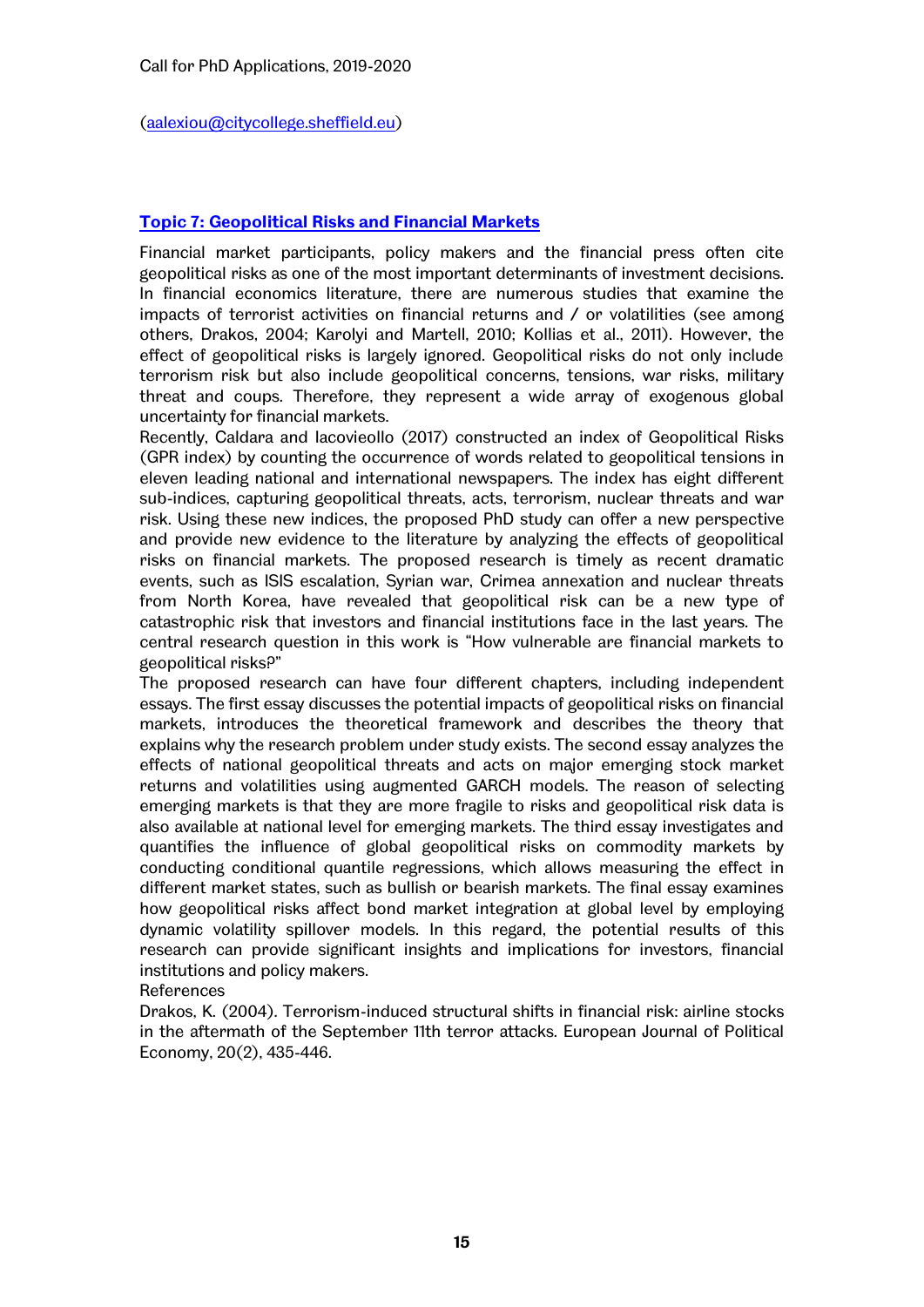Karolyi, G. A., & Martell, R. (2010). Terrorism and the Stock Market. International Review of Applied Financial Issues & Economics, 2(2).

Kollias, C., Papadamou, S., & Stagiannis, A. (2011). Terrorism and capital markets: The effects of the Madrid and London bomb attacks. International Review of Economics & Finance, 20(4), 532-541.

Caldara, D., Iacoviello, M., 2017. Measuring Geopolitical Risk. Board of Governors of the Federal Reserve Board Working Paper

Contact person: Dr Sercan Demiralay

[\(sdemiralay@citycollege.sheffield.eu\)](mailto:sdemiralay@citycollege.sheffield.eu)

# **Topic 8: Law, crime and justice in countries in the Western Balkans undergoing EU accession**

### **Rationale:**

The Western Balkans is one of the key areas for EU enlargement in the coming decades. Countries undergoing EU accession need to satisfy the Copenhagen criteria as set in the EU treaties (European Council 1993). These include the prerequisite of adopting the acquis communautaire, as well as, reinforcing the rule of law by building or strengthening existing legal institutions and frameworks with the goal of facilitating the counties' Europeanisation process (Schimmelfenn 2012; Sedelmeier 2011; Noutcheva 2015).

Nonetheless, throughout the many years of EU conditionality related policies in the region, it has been evident that there has been a failure in implementing these changes fully in order to satisfy the criteria, especially as the EU is going through a crisis of liberal democracy itself (Krastev 2016). This is particularly true within sectors related to fighting crime and corruption. The urgency of enhancing the fight against corruption and organised crime and promoting good governance in the Western Balkans has been highlighted in the EU Summit in Sofia in April 2018 (European Commission 2018).

One of the most important parameters of this failure is the fact that the degree of the success of these reforms depends on the interplay between the domestic environment of these countries and the particular approach the EU takes in implementing these reforms (Mendelski 2015).

This call for a PhD proposal falls into the nexus of Legal and EU studies and includes topics related to corruption, crime in general, or specifically the trafficking or smuggling of drugs, humans or other illicit commodities, migration policies and building or strengthening aspects of rule of law and legal institutions, including the policing or penal spheres.

# **Scope:**

The scope of the analysis is to identify loopholes in the structures of Western Balkan states that render legal reform cumbersome. Research questions related to the suggested topic areas include hurdles in transforming these sectors due to preexisting state and/or non-state structures and challenges that these specific sectors pose due to loopholes in the country's structure but also pertaining to shortcomings in the requirements of the pre-accession packages.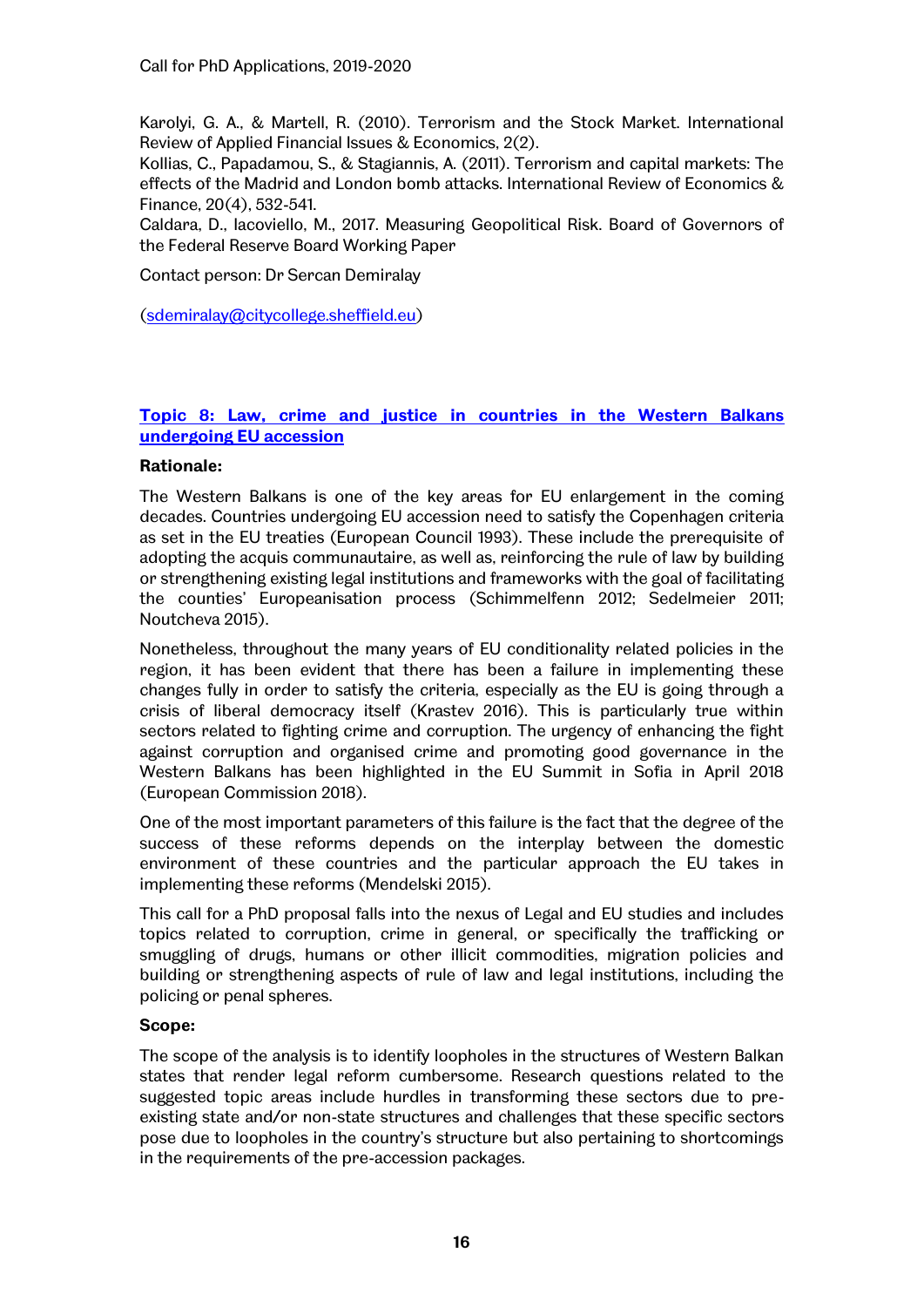### **Methodology:**

The proposed PhD topics could adopt qualitative or quantitative methodologies or a mixture of both.

#### **Indicative references:**

European Commission, The (2018). EU-Western Balkans summit: improving connectivity and security in the region. Available at: [http://europa.eu/rapid/press](http://europa.eu/rapid/press-release_IP-18-3821_en.htm)[release\\_IP-18-3821\\_en.htm](http://europa.eu/rapid/press-release_IP-18-3821_en.htm) 

European Council, The (1993). Copenhagen criteria. Available at: [https://eur](https://eur-lex.europa.eu/summary/glossary/accession_criteria_copenhague.html)[lex.europa.eu/summary/glossary/accession\\_criteria\\_copenhague.html](https://eur-lex.europa.eu/summary/glossary/accession_criteria_copenhague.html)

Krastev, I. (2016). What's wrong with East-Central Europe: Liberalism's Failure to Deliver. Journal of Democracy. Volume 27, Issue 1, pp. 35-38

Mendelski, M. (2016). Europeanisation and the Rule of Law: Towards a Pathological Turn. Southeastern Europe, Volume 40, Issue 3, pp. 346-384

Noutcheva, G. (2015). Societal Empowerment and Europeanization: Revisiting the EU's Impact on Democratization. Journal of Common Market Studies, Volume 54, Issue 3, pp. 691-708

Schimmelfenn, F. (2012). Europeanization beyond Europe. Living Reviews in European Governance, Volume 7, Issue 1

Sedelmeier, U. (2011). Europeanisation in new member and candidate states, Living Reviews in European Governance, Volume 1, Issue 3

Contact person: Dr Alexandra Prodromidou

[\(aprodromidou@citycollege.sheffield.eu\)](mailto:aprodromidou@citycollege.sheffield.eu)

#### **Research Track 2: Information & Communication Technologies**

# **Topic 9: Modelling User Requirements in Collaborative Infrastructure-Sharing Scenarios Comprising Edge nodes, Micro Local and Hybrid Clouds**

Centralised data centres are the main driving force behind today's digital economy. More and more companies are looking to increase their competitive advantage by enhancing their offerings through increasingly-sophisticated services that are built using agile cloud infrastructures that reside in large data centres; such infrastructures enable developers to rapidly prototype, test, and ultimately deploy, their codebases at relatively low costs. Nevertheless, although large monolithic data centres foster economies of scale and enable elasticity, they do exhibit a number of crucial drawbacks: they create huge amounts of network traffic that naturally hinders performance, they suffer serious security and privacy concerns, they often fail to meet legal and regulatory requirements, they are not energy-efficient, users have little or no control over the application deployment and infrastructure details.

To overcome these limitations and challenges, a radically different solution has recently been put forward, one that replaces the monolithic public-cloud paradigm with resources drawn from a transient mesh of interconnected, interoperable and heterogeneous micro local clouds, private enterprise clouds, and edge resources.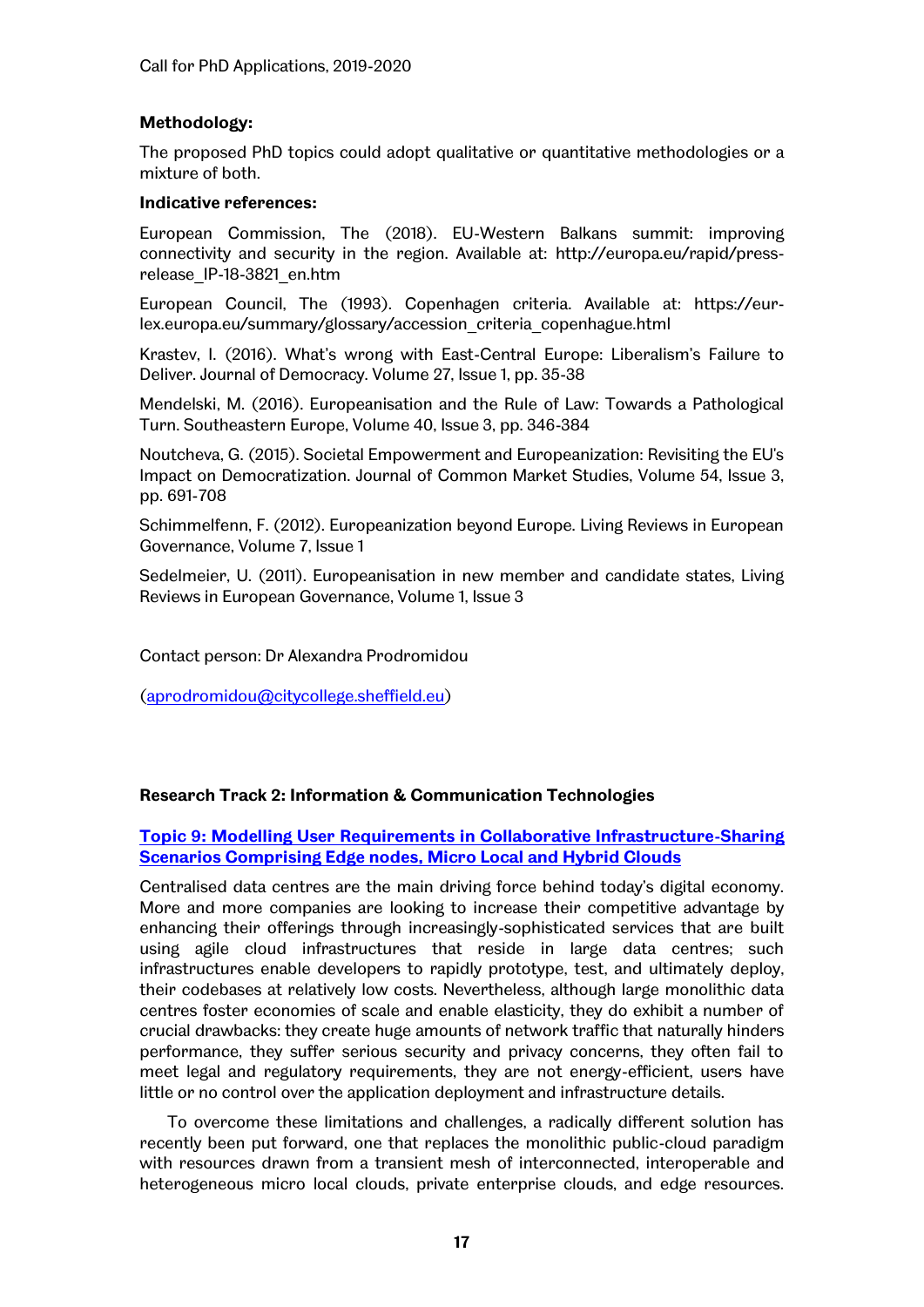Nevertheless, for such a solution to be viable it calls for an underlying framework that enables:

- Candidate infrastructural resources, i.e. resources that may potentially equip and consolidate such a mesh, to be precisely articulated, governed, filtered and aggregated according to each application's placement requirements.
- Application placement requirements to be precisely articulated and governed.

This PhD topic aims at constructing such a framework; more precisely, it aims at constructing a framework that will enable a wide range of stakeholders to describe and govern –through appropriate semantic technologies– their requirements concerning the consolidation and orchestration of heterogeneous infrastructural resources in a transient mesh, as well as concerning the use of such resources for accommodating codebase components and data; at the same time, it will enable stakeholders to succinctly express their requirements, including security ones, regarding the data processing and storage needs of their applications. Such a framework is expected to form the basis of a generic brokerage mechanism through that will enable users to discover appropriate infrastructural resources in heterogeneous micro local clouds, private enterprise clouds, and edge resources for deploying their applications. It will also form the basis for the formation of appropriate SLAs that will subsequently govern the manner in which such resources are consumed

### Contact person: Dr Simeon Veloudis

(sveloudis@seerc.org)

# **Topic 10: Formal Modelling of Artificial Emotions in Intelligent Agents**

Intelligent agents are software artefacts that exhibit intelligent behaviour based on their beliefs about the environment they inhabit, their goals and the capacity (set of actions that they can perform to change their environment).Formal modelling refers to the use of mathematical notation (e.g. set theory and logic) that is able to create a rigorous and precise model of a software artefact, thus being able to prove its properties. In certain situations and applications, intelligent agents should be infused with artificial emotions that would stimulate emotional reactions to environmental stimuli. The aim of this research topic is to identify and develop a suitable formal method that would facilitate modelling of such agents. The research may involve investigation of modelling emotions, moods, personality and contagion, as they are researched in Psychology. The candidate should possess a good mathematical and/or Computer Science background that would help him or her to carry out the research more effectively.

#### Contact person: Prof Petros Kefalas

(kefalas@citycollege.sheffield.eu)

# **Topic 11: Simulations of Emotional Multi-Agent Systems**

Intelligent agents are software artefacts that exhibit intelligent behaviour based on their beliefs about the environment they inhabit, their goals and the capacity (set of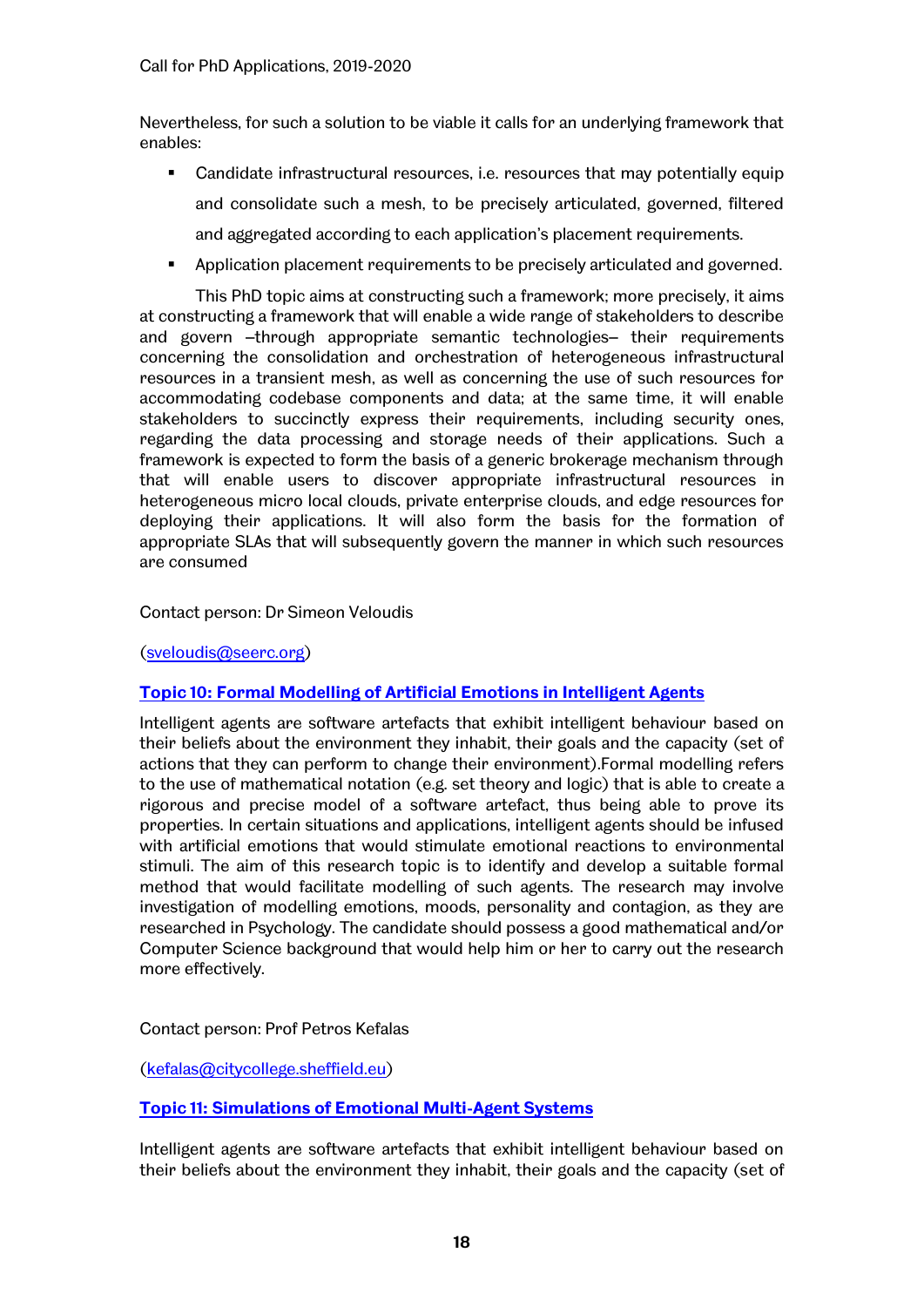actions that they can perform to change their environment).A set of such agents form a Multi-Agent System in which individual agents interact by communicating, either for collaboration or competition. In certain situations and applications intelligent agents should be infused with artificial emotions that would stimulate emotional reactions to environmental stimuli such as an emergency evacuation, riots, economic crisis, etc. The aim of this research topic is to develop simulations that could predict outcomes of such situations and identify suitable policies that should be in place in order to avoid harmful emergent behaviour. The research may involve investigation of emotions, moods, personality and contagion models, as they are researched in Psychology. The candidate should possess a good mathematical and/or Computer Science background that would help him or her to carry out the research more effectively.

Contact person: Prof Petros Kefalas

(kefalas@citycollege.sheffield.eu)

**Topic 12: Security Information Sharing in the Digital Economy using Block** 

# **chain technology and observing GDPR**

# **Description:**

GDPR (General Data Protection Regulation) is an EU wide regulation that extends the stipulations by EU Data Protection Directive of 1997. GDPR is currently in use in the whole of EU These stipulations require organisations to develop security and privacy by design security solutions in order to comply with the regulation. The contemporary solution requires that the organisations that handle such personal data devise these solutions. A radical alternative solution would be to develop a personal data capsule where the generator of the data, allows at will data to be released to whom and for the period considered appropriate. Such releases could either be done in a one-off mode be continuous observed by the data subject. In the case of the latter, the data subject may require a continuous monitoring and authorisation mode where for every analysis on the data an explicit approval is required. The solution for such a framework would normally use the technology of block chaining for development and ensure that all movements and usage of data is captured.

This PhD will investigate how to define design and develop a framework that would allow the users to take control of their Data and at the same time facilitate the sharing of the personal information for the Digital Economy to function. The sharing would be done through the Block chain technology so that there is an immutable yet transparent and undisputable record for accessing the data as well as processing and the kind of process that has occurred.

Contact person: Dr Iraklis Paraskakis

[\(paraskakis@citycollege.sheffield.eu](mailto:paraskakis@citycollege.sheffield.eu))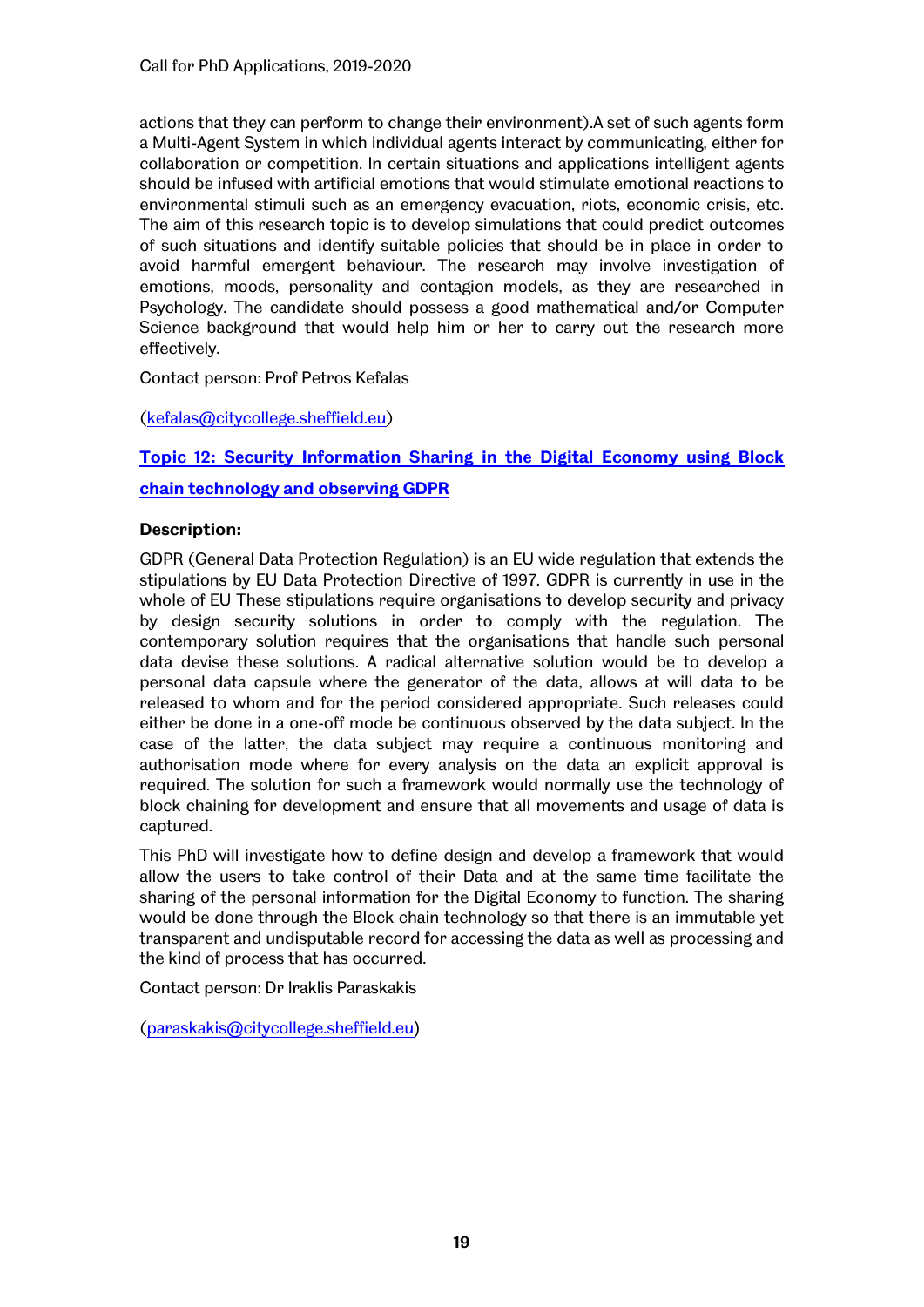# **Topic 13: Governance framework for IoT devices operating on Fog and Edge Computing**

### **Description:**

Fog and Edge computing are becoming very popular due to their relationship with IoT devices and the ever-increasing need for connectivity. This ever-expanding number of IoT devices and their connectivity is related to the gathering of data from the various sensors, providing real time data in a number of areas – such as meteorological cases, CCTV cameras, Cyber Physical Systems and so on. Another big factor is the advancement of Industry 4.0, where it is anticipated that every mechanical device will have its identical digital twin, so that data can be collected and mapped on the digital twin in order to extract meaningful knowledge about the mechanical device.

This PhD will investigate how best to provide a governance framework that will facilitate the various IoT devices hosted within an Edge and Fog ecosystem how to operate, collaborate and perform in an efficient and effective manner. Such a framework will adhere to several policies that oversee the optimal operation and collaboration of the various devices, especially when these devices are required to "join forces" in order to provide computational power at fog or edge level. Such computational power, at fog or edge level is needed in order to process data at source and take actions based on the knowledge immediately. Also, this way we avoid transfer latency time as well as avoid the bottleneck that is inherent to a central processing strategy.

Contact person: Dr Iraklis Paraskakis

[\(paraskakis@citycollege.sheffield.eu](mailto:paraskakis@citycollege.sheffield.eu))

# **Research Track 3: From Synapses to Society: Psychology in a Multi-cultural World Research Track**

# **Topic 14: Enhanced self-disgust in Parkinson's disease – unravelling its cause**

Disgust is increasingly recognised as playing a significant role in a range of mental health problems, such as specific phobias, contamination-based obsessivecompulsive disorder, eating disorders and post-traumatic stress disorder. Disgust itself is a heterogeneous construct, and recent research has discovered an important mediating role for disgust directed at the self  $-$  'self disgust'  $-$  in psychopathology (Overton et al., 2008; Simpson et al., 2010). However little is known about the cognitive mechanisms and neuroscience behind the development, experience and recognition of self-disgust, and self-conscious emotions-SCEs- overall. In a previous project we investigated SCEs (self-disgust, shame and guilt) in patients with Parkinson disease (PD). Motor symptoms are at the core of this neurodegenerative disease, but research has shown that PD patients have non-motor symptoms including changes in the recognition and expression of basic emotions. In the majority of cases, patients have been reported to show emotional impairments, especially in relation to the 'basic' emotions. However, surprisingly, in our recent work with our PhD student Marianna Tsatali we found that PD patients experienced higher self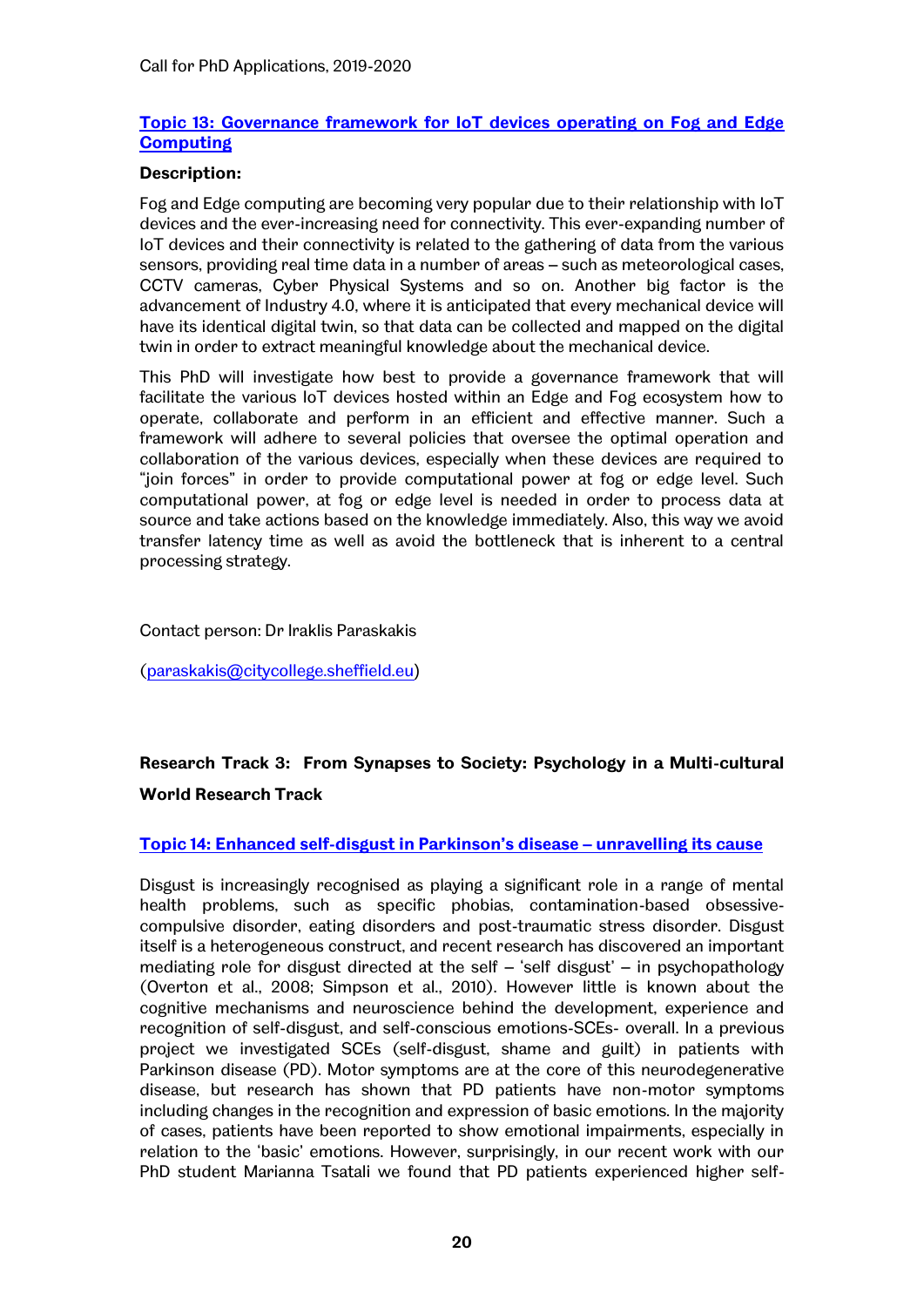reported SCEs relative to controls, and that these emotions were more easily induced experimentally. Self-disgust was significantly higher in PD patients relative to controls even when we eliminated the effect of depression and anxiety. The current projects intends to follow up this exciting and novel result by investigating potential factors (cognitive, neurophysiological, or behavioural) that may account for the higher level of self-disgust in Parkinson patients.

Broadly speaking, the project will use self-report measures, emotional recognition measures and psychophysiological measures (e.g. skin conductance, heart rate, EEG) to unravel the processes underlying the increased levels of SCEs in Parkinson's patients. The specifics of the project will be determined in discussion with the successful candidate, and proposals tackling other aspects of cognitive neuroscience of self-conscious emotions may be also accepted given prior discussion and agreement with the potential supervisor, however one possibility that we're keen to explore is that emotion regulation processes may have been changed by the disease.

Understanding self-disgust in PD and its relation to the underlying neuropathology and non-motor symptomatology may have important implications for alternative therapeutic approaches, and for a better understanding of self-conscious emotions which is an understudied topic. Depression is a major mental health issue in PD and the clear link between self-disgust and depression (Overton et al., 2008; Simpson et al., 2010) suggests that a greater understanding of self-disgust in PD may also have a positive impact on the mental health status of PD patients.

Contact person: Prof Ana Vivas

(vivas@citycollege.sheffield.eu)

# **Topic 15: The bilingual effect in executive functions and the role of dopamine activity.**

Nowadays, bilingual and multilingual people outnumber monolinguals. Hence the growing media and research interest in the possible effects of bilingualism in cognition. A large amount of evidence support a bilingual advantage over monolinguals in executive functions (EF; e.g. Ariza, & Bajo, 2015; Bialystok & De Pape, 2009; Bialystok, et al., 2004; 2008; Costa et al., 2008; Gómez-Ariza, & Bajo, 2013; Kemp, 2007; Prior & Gollan, 2011; Prior & MacWhinney 2010; Soveri, Rodriguez-Fornells, & Laine, 2011; Zied et al., 2004). The cognitive training a bilingual undergoes in his/her everyday life by switching back and forth between his/her different linguistic sets is held responsible for this cognitive advantage, as the cognitive functions used for this switching are the same that are used for other, non-linguistic tasks; hence the generalizability of this bilingual "brain training" to non-linguistic domains (Bialystok, 2017). However, more recent studies fail to replicate such findings, across ages (e.g. see Duñabeitia et al., 2014 and Ladas, Carroll & Vivas, 2015 for a null bilingual effect in children; see Paap and Greenberg, 2013; Vivas, Ladas, Salvari, and Chrysochoou, 2017; von Bastian, Souza, & Gade, 2016 for a null bilingualeffect in young adults; see Antón, Fernández García, Carreiras, & Duñabeitia, 2016; Kousaie & Phillips, 2012; Clare et al., 2014 for a null bilingual effect in older adults). Several factors may contribute to this difficulty in replicating the bilingual effect, one of which is the socioeconomic status of the individuals tested (SES, see Ladas et al., 2015; Morton & Harper, 2007; Paap et al., 2015), as traditionally SES has a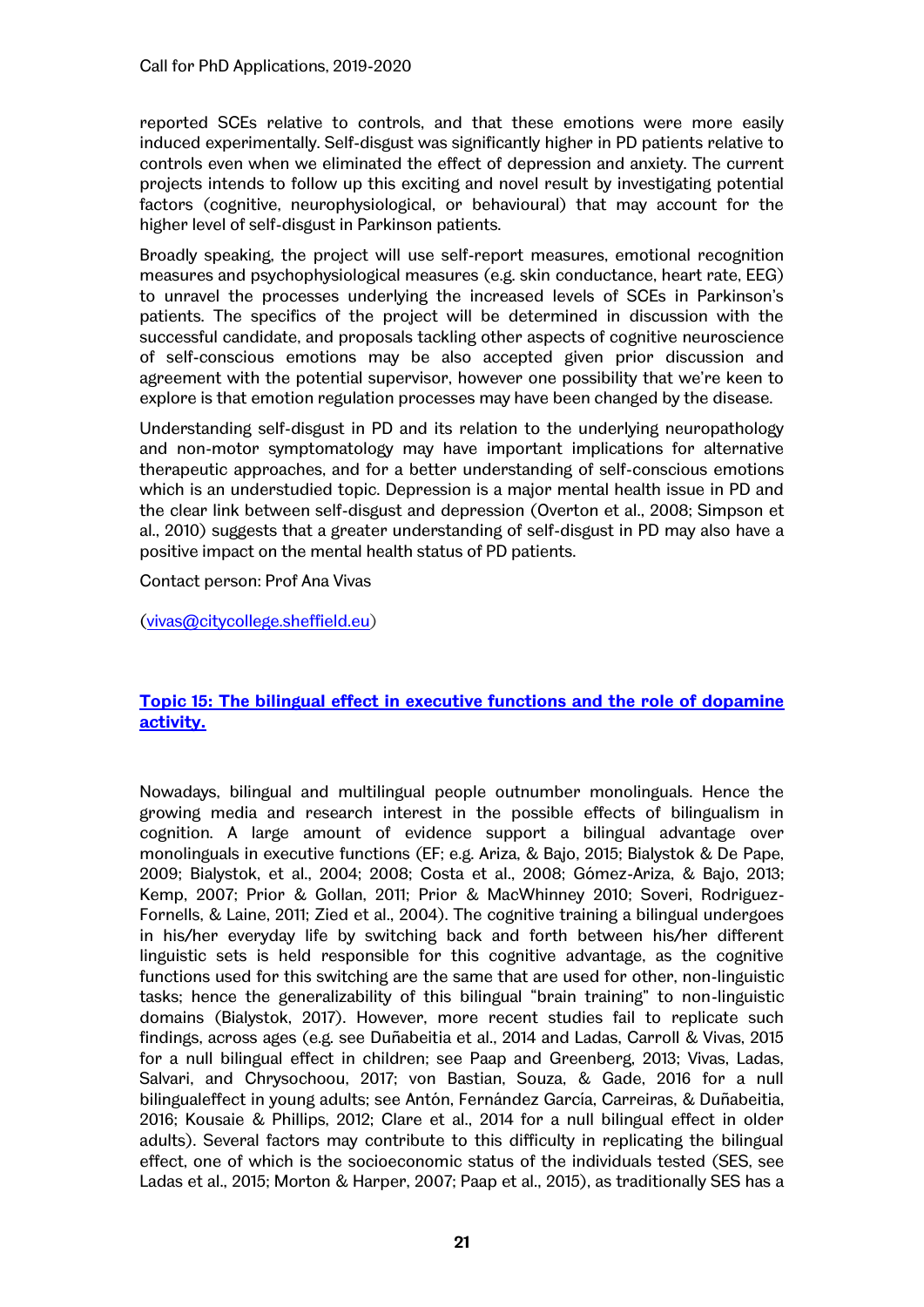strong influence on cognitive development (e.g. Mezzacappa, 2004). Other factors that seem to seriously confound bilingual studies is the large variability in the bilingual participants' fluency, similarity of languages used, amount of daily use and age of acquisition of the 2nd language (e.g. Gathercole et al., 2014; Green & Abutalebi, 2013). The tasks used may also be responsible for this profound difficulty in replicating the bilingual advantages. These considerations led us to believe that maybe many studies reporting a bilingual cognitive benefit lack a sound methodological design, taking into account all the aforementioned factors. In addition, we believe that if there was a bilingual effect, it may be so small that it can only be detected under very specific circumstances (e.g. see Ladas, Carroll & Vivas, 2013, exp. 4) or maybe the bilingual experience is more clearly reflected on a neurochemical level instead of a behavioral one. Given that dopamine is the main neurotransmitter underlying EFs, and that EFs seem to benefit from bilingualism, we expect that dopamine activity might be influenced bybilingualism. However, no studies have investigated this possibility yet. More specifically, the striatum plays a key role in rapid switching from one language to the other and in set-shifting (Jean-Sebastien Provost, 2015) and dopamine is the main neurotransmitter involved in the striatum. As an indirect measure of striatal dopamine activity, we use the spontaneous Eye Blink Rates (sEBR), the validity of which has been tested in several clinical and non-clinical populations (Colzato, 2016). The research questions that we wish to address are: (a) Is there a bilingual benefit in EFs after controlling for the important confounding variables that have been reported in the literature? (b) How does language similarity, and to this end bidialectism, influence the so-called bilingual effect $P$  (c) What are the most suitable tasks to be used in studies of the bilingual benefit and why? (d) Is striatum dopamine different in bilinguals compared to monolinguals and is this reflected in their behavioral performance?

Contact person: Dr Aristea Ladas [\(arladas@seerc.org\)](mailto:arladas@seerc.org)

# **Research Track 4: Language and Society: Linguistics, Education, Literature and Translation**

# **Topic 16: Exploring Non-normative Sexualities and Queer Identity in Greek Translations of Anglophone Queer Literature**

# **Description:**

LGTB rights have only recently undergone a significant evolution in Greece, which has now become one of the most liberal states in the Balkans with regards to alternative sexual identities. Briefly, civil unions were legalized for same-sex couples in 2015, followed by transgender people's rights to change their legal gender without undergoing sex reassignment surgery and, finally, same-sex couples' right to foster care children. These developments throw a new light upon the status of nonnormative sexuality, queer culture and expression as well as queer literature, theatre and performances in Greece, which merit exploration in the context of current national and international debates. Of equal interest, however, is the examination of the translation and import of foreign literary texts on homosexual themes into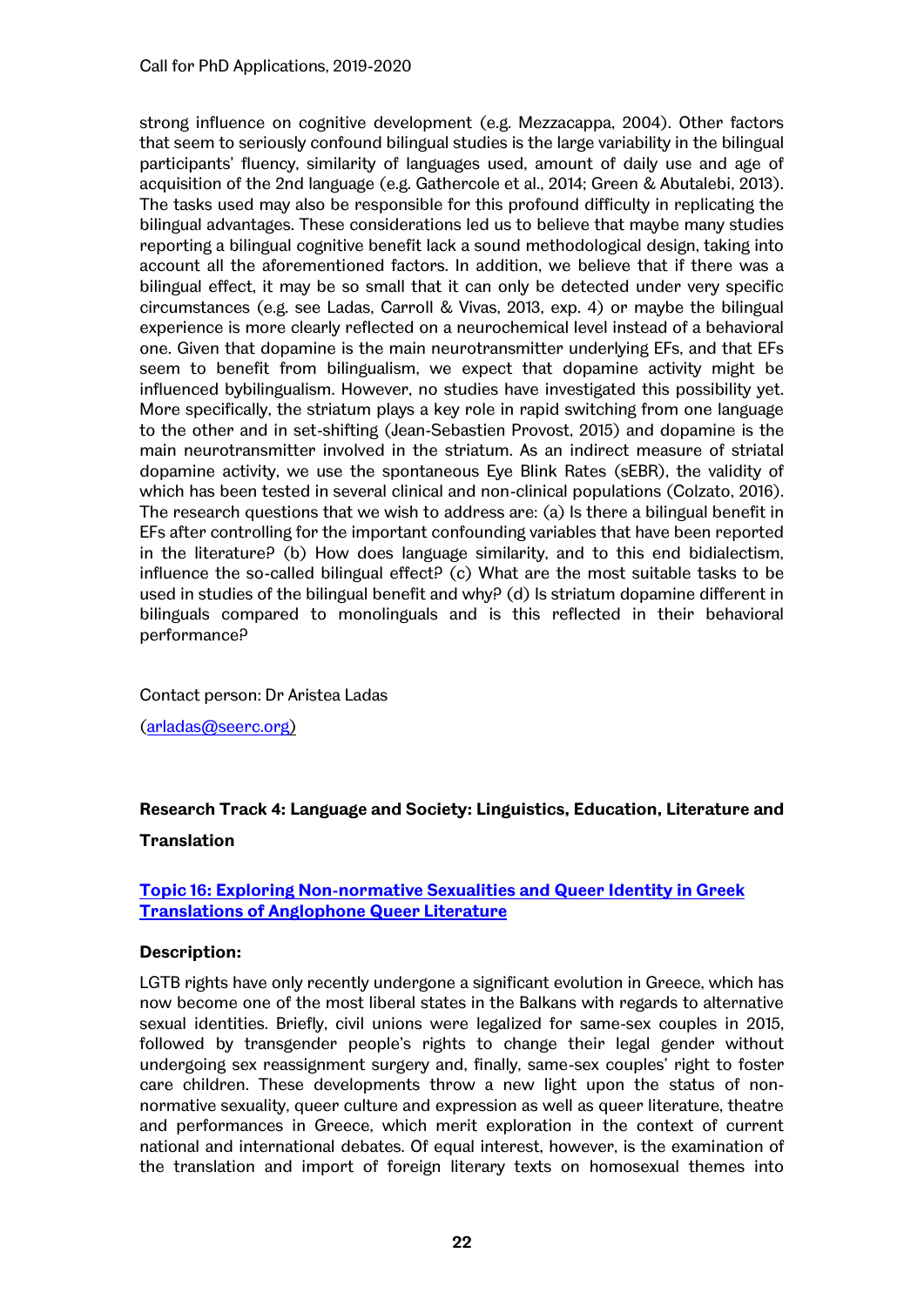Greece and the study of the potential impact they might have had in shaping domestic Queer literature and alternative identities. Similarly, domestic discourses of the receiving culture might have also penetrated the translation of said texts and, therefore, (re)shaped representations of Queer identities as those emerge in the original texts. In view of the above, the proposed Call for PhD research concerns research that will examine the translations of American and/or British queer literature into Greek and their import in Greek cultural space with an emphasis on representations of 'gay identities' and 'gay communities' through translations and cross-cultural contact in literature.

# Contact Person: Dr Kelly Pasmatzi

[\(kpasmatzi@citycollege.sheffield.eu\)](mailto:kpasmatzi@citycollege.sheffield.eu)

# **Topic 17: The use of drama in teaching English pronunciation/intonation to Greek EFL learners**

# **Description:**

Despite the fact that pronunciation teaching has gained a renewed interest in recent years, studies have shown that English language teachers have reported uncertainty in incorporating this aspect into their classroom. Especially when it comes to employing drama in pronunciation instruction, a body of research, primarily in ESL contexts, has shown that it can have a beneficial effect mainly on students' L2 learning of suprasegmental phenomena. However, considerably limited research has been conducted in EFL settings and particularly in Greece. The proposed Call for PhD research should investigate the effects of using drama in teaching English pronunciation, in particular intonation, to Greek EFL learners and explore its effectiveness in second/foreign language phonological acquisition.

Contact person: Dr Vicky Papachristou

[\(vpapachristou@citycollege.sheffield.eu\)](mailto:vpapachristou@citycollege.sheffield.eu)